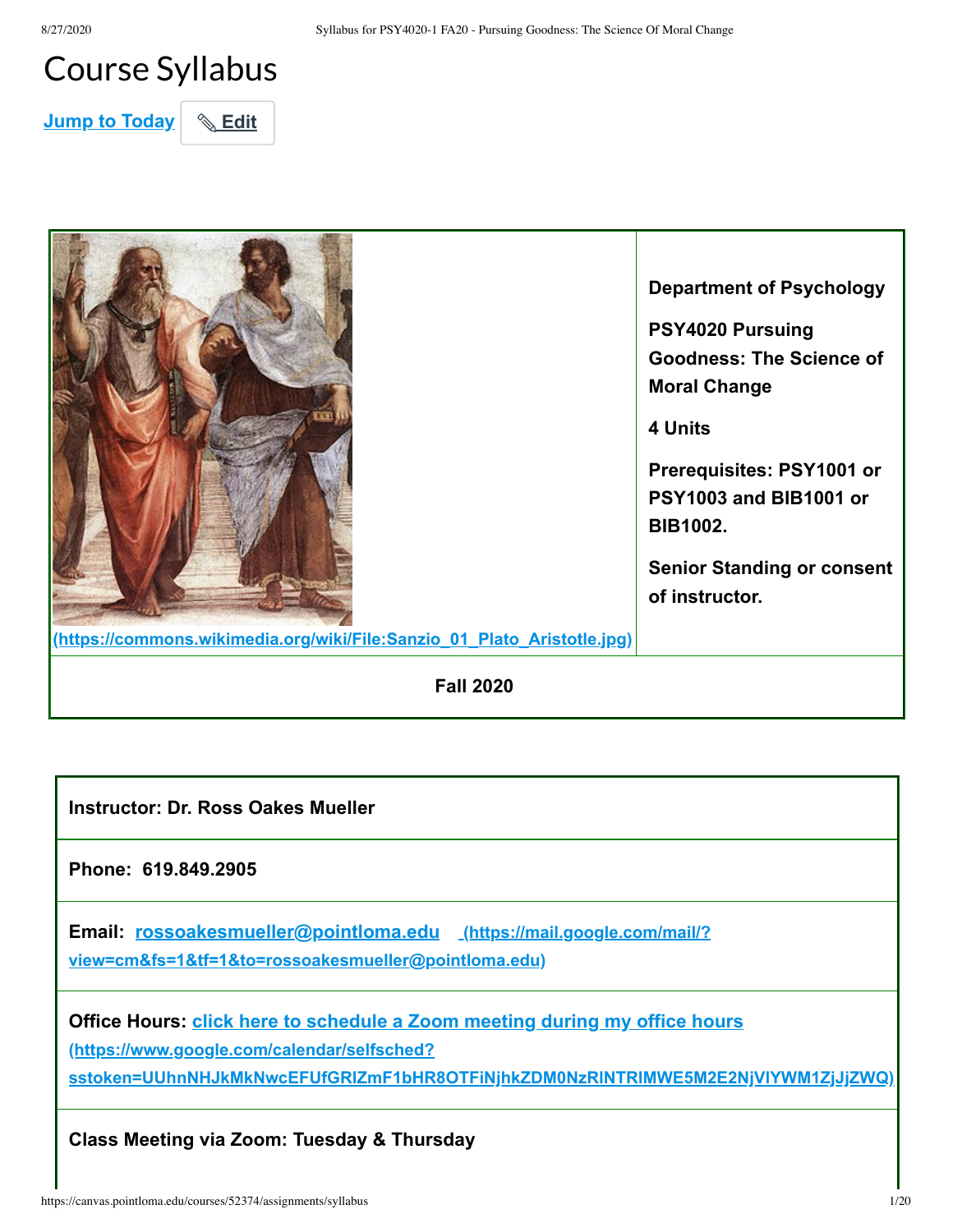**10:00 a.m. -11:00 a.m. Pacific Standard Time** 

# **PLNU Mission**

#### **To Teach ~ To Shape ~ To Send**

Point Loma Nazarene University exists to provide higher education in a vital Christian community where minds are engaged and challenged, character is modeled and formed, and service is an expression of faith. Being of Wesleyan heritage, we strive to be a learning community where grace is foundational, truth is pursued, and holiness is a way of life.

#### **COURSE DESCRIPTION**

This course surveys some of the latest findings in positive and moral psychology that concern how we live a good life in the world with others. It addresses three perennial questions about psychological and relational well-being: What makes a "good life" *good*? How do persons "change" for *good?* And: What makes a "good relationship" *good*? It examines theory and research in two rapidly expanding psychological literatures: the science of a flourishing life, the science of love and virtue, and the practical neuroscience of moral change. Students will participate in experimental exercises that this new science suggests will enhance our motivation and capacity for moral goodness. Beyond that, the class is designed to provide you with the opportunity to actually practice some of the habits that can induce character growth.

# **COURSE LEARNING OUTCOMES**

Students will be able to...

- 1. Summarize various models of well-being that vie for attention in popular and religious culture.
- 2. Describe key ingredients of a meaningful life as discussed in contemporary positive and moral psychology.
- 3. Describe some of the principles and practices of character change as offered in contemporary psychology.
- 4. Describe four essential virtues that facilitate mature love as understood in the new science of love and virtue.
- 5. Describe the meaning of moral maturity in light of the Judeo-Christian concept of love, especially as envisioned in the Wesleyan theological tradition.

# **REQUIRED TEXTS AND RECOMMENDED STUDY RESOURCES**

#### *Primary Texts*

- Haidt, J. (2006) The Happiness Hypothesis. New York: Basic Books
- Lewis, T. , Amini, F,. & Lannon, R. (2007). A General Theory of Love. New York: Vintage

*Required Supplemental Articles*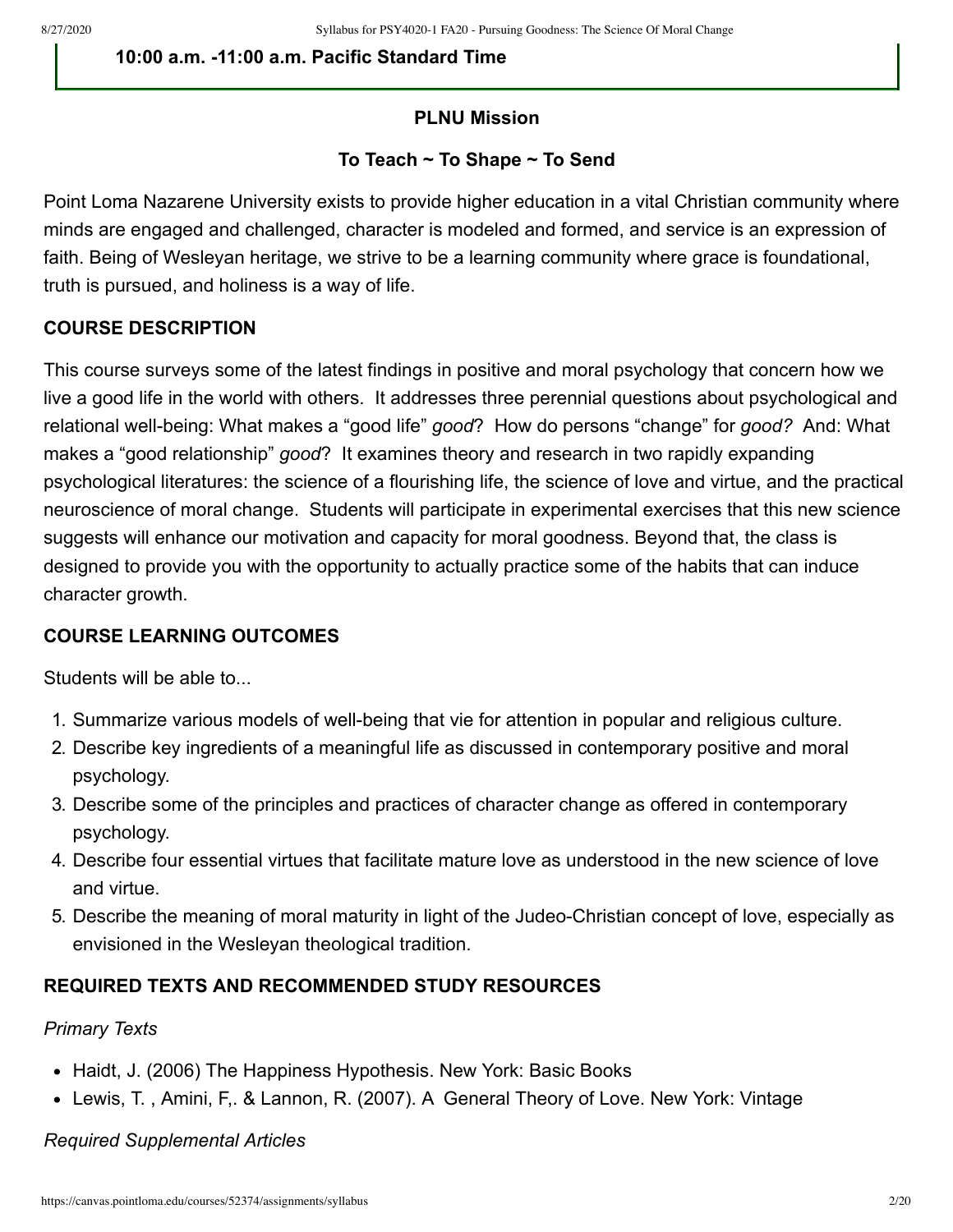*Oakes Mueller, Ross. (2020). PSY4020* Pursuing Goodness: The Science of Moral Change. **Cognella Custom Prints [\(https://store.cognella.com/22625\)](https://store.cognella.com/22625)**

#### **COURSE CREDIT HOUR INFORMATION**

In the interest of providing sufficient time to accomplish the stated Course Learning Outcomes, this class meets the PLNU credit hour policy for a 4 unit class delivered over five weeks. (Based on 37.5 hours of student engagement per credit hour.)

| Category                                | <b>Time Expectation in Hours</b> |
|-----------------------------------------|----------------------------------|
| Class Meetings via Zoom                 | 27                               |
| <b>Reading Assignments</b>              | 53                               |
| <b>Written Assignments</b>              | 12                               |
| Other Assignments & Learning Activities | 50                               |
| Quizzes, Surveys                        | 8                                |
| <b>Total Hours</b>                      | 150                              |

# **Distribution of Student Learning Hours**

#### **ASSESSMENT AND GRADING**

Student grades will be posted in the Canvas grade book no later than midnight on Tuesday of each week beginning in Week Two of this course. It is important to read the comments posted in the grade book as these comments are intended to help students improve their work. Final grades will be posted within one week of the end of the class. Grades will be based on the following:

**Reading & Lecture Viewing and Responses:** 48 hours before each class, I will make available to you the lectures for the upcoming class. These lectures are designed both a) to clarify some key issues from your reading, and b) to introduce new material. Completing the reading and watching the lectures are necessary in order to be successful in this class, and you will use this material in your two largest assignments (described below). Within many of the lectures I will ask you questions. To get full credit for watching the lectures, you should type your responses to my questions in the text box at the bottom of each "Watch Lectures/Videos" assignment. I also ask you to pose one "Good" question to me in each assignment. This will help me to direct our class time together. **Lecture and Reading Responses will be 10% of your overall grade.**

Homework ASsignments: At multiple points throughout the session, you will be asked to either read, watch, or listen to a piece of media, and then to relate it to the readings you have completed for the course. Your lowest homework score will be dropped. **Homework will be 10% of your overall grade.**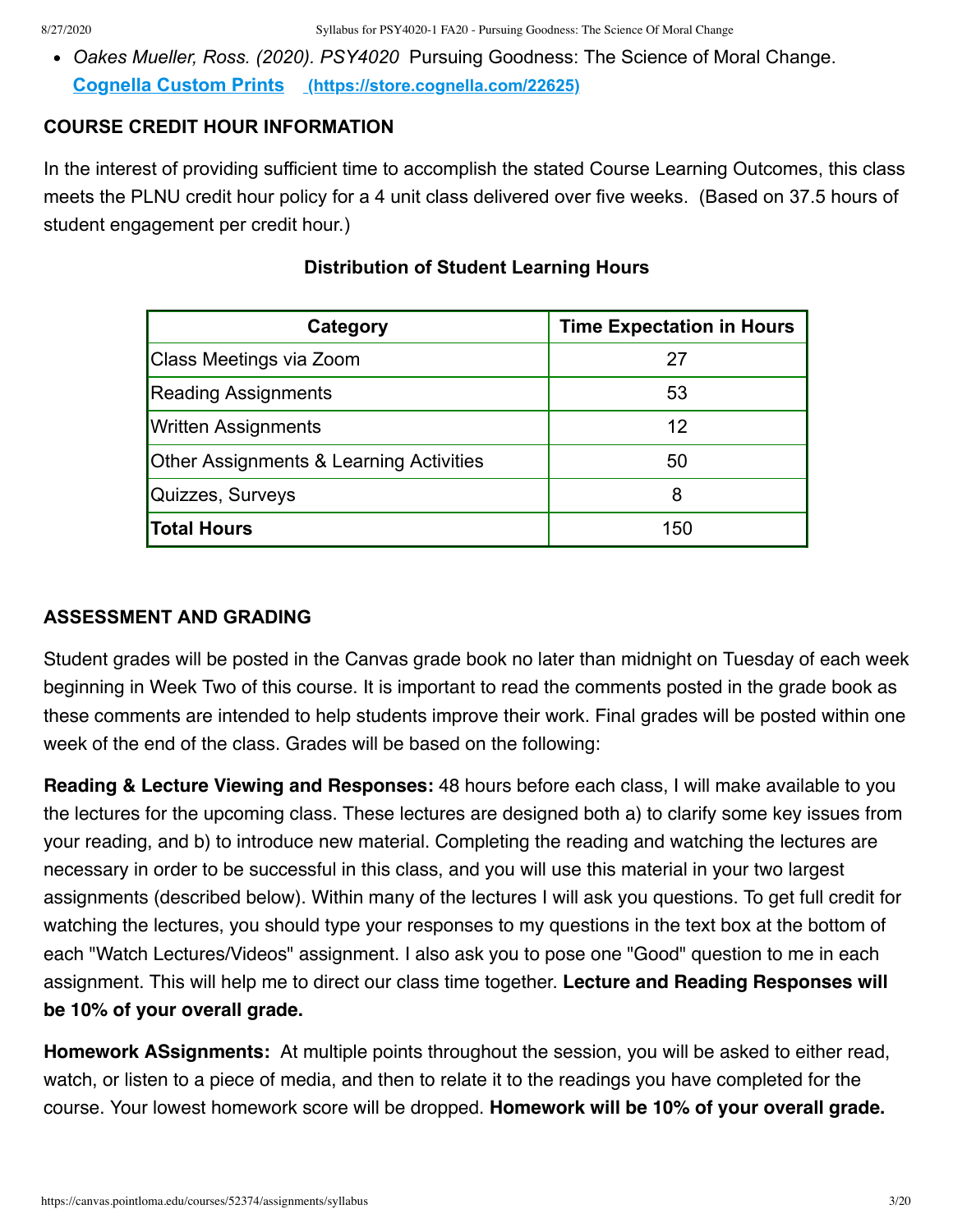**Vocation Assignment:** This is a two part assignment that includes a Vocation Paper and a Vital Engagement in a Vocation Video. **The Vocation Assignment will be 10% of your overall grade.** 

- **Vocational Paper {5%}**: 3 to 4 Page (double spaced) paper. The purpose of the paper is to reflect on your vocational plans after you graduate from PLNU. Discuss the following in your paper:
	- What are your career goals? Where do you see yourself in 5 years? In 10 years?
	- Choose one career to focus on.
	- Does this career require attending Graduate School? If so, what type of program are you considering? And why?
	- With the career you are choosing, what is the process to obtain a job in that field? What is the typical salary based on your expected education level?
- **Vital Engagement in a Vocation Video {5%}**: Using the assigned readings (Happiness Hypothesis, Ch. 10), readings available online ("Stop trying to 'find meaningful work (and create it instead)"; and "A Deceptively Simple Way to Find More Happiness at Work") and the podcast ("The Perils of Following your Career Passion"), record a two-minute long video answering the following question: **What is one or more ways that you will create or maximize vital engagement in your chosen career path?**

**The "Good Life" Paper:** Mid-way through the course you will write a two-part "Good Life" Paper (your Senior Capstone Project). Although more details are available on the Assignment page and in our inclass discussions, the paper will involve describing, critiquing, and applying the theories of the "good life" that we will be discussing during the first half of the class. **The Good Life Paper will be 30% of your overall grade {15% for each part}.** 

**Attendance and Participation:** There will be weekly Zoom class sessions with mandatory attendance and required participation. **Attendance and Participation will be 10% of your overall grade.** 

**Final Exam:** The Final Exam is based on the material covered during the second half of the class. Although more details are available on the Final Exam Assignment Page, the exam itself will involve the description and application of at least one "capacity of mind" and at least one "capacity of heart," as they relate to the construct of Generative Care. **The Final Exam will be 25% of your overall grade.**

**Good Life Survey, or alternate assignments:** At four points throughout the semester you will be asked to answer survey questions about your thoughts, experiences, and relationships. The purposes of this survey are twofold: 1) for you to track your own growth with respect to the concepts discussed in class, and 2) for me to evaluate how well the course serves to promote your growth. At the end of the semester, my hope is to give you access to the results of your surveys so that you can better understand how you have grown, and what areas to continue focusing on after the class ends. My hope is to also use this information to help me revise the class for future years. If you do complete the survey, **you have the option of either allowing me to use your responses** to see how the class performed as a whole (you would never be identified by name), **or you can choose to have your responses removed** from the bigger set of data (you would still receive the same feedback on your growth). **However, you are not required to complete these surveys. If you choose NOT to complete the survey, you can instead**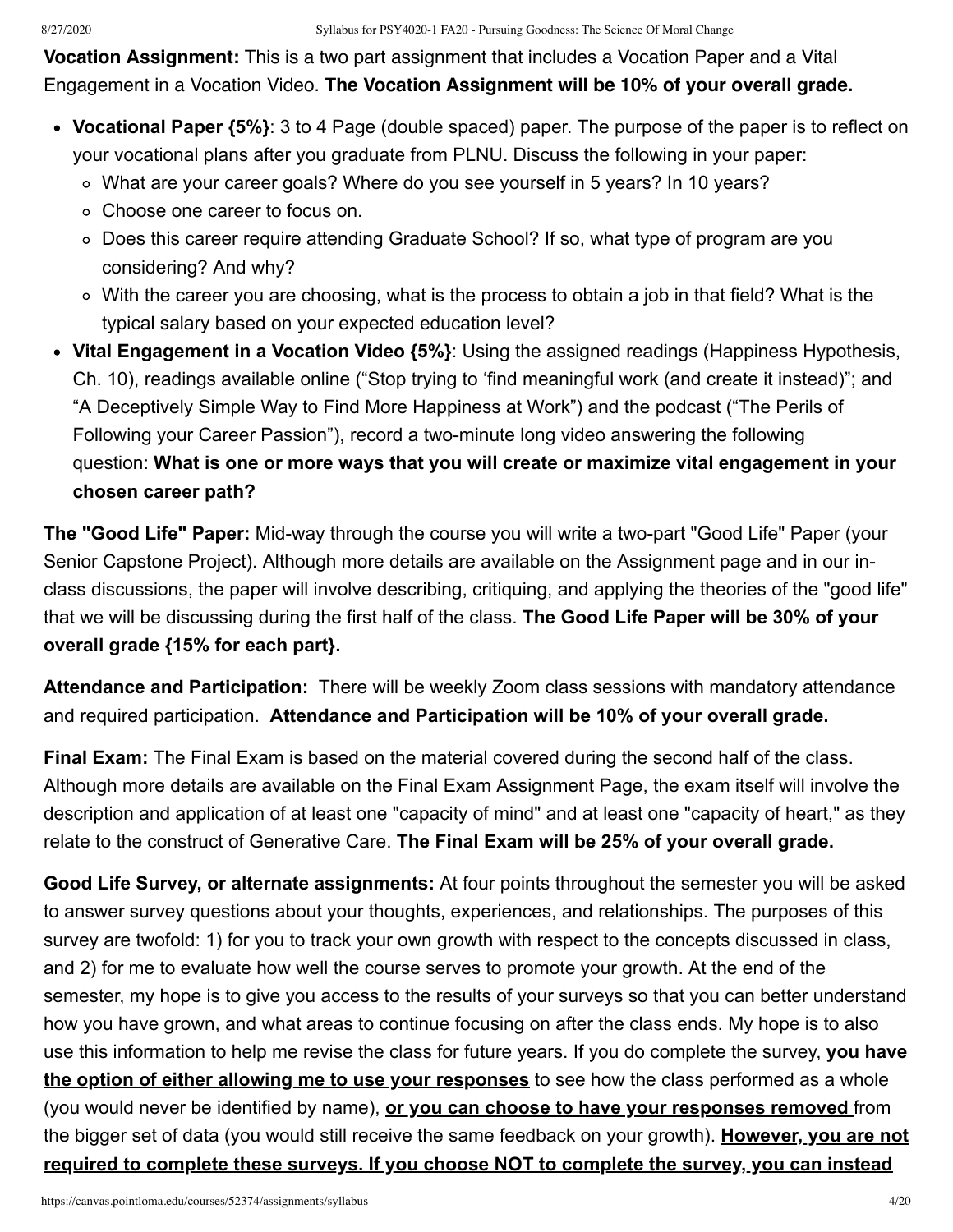**complete a two page reading response for each survey (for a total of four reading responses throughout the semester)**. If you choose this option, still click on the link to the survey, but indicate on the survey that you are choosing NOT to answer the questions, and you will be taken to the end of the survey. **The four surveys (or alternate assignments) will be worth a total of 5% of your overall grade.**

#### **STATE AUTHORIZATION**

State authorization is a formal determination by a state that Point Loma Nazarene University is approved to conduct activities regulated by that state. In certain states outside California, Point Loma Nazarene University is not authorized to enroll online (distance education) students. If a student moves to another state after admission to the program and/or enrollment in an online course, continuation within the program and/or course will depend on whether Point Loma Nazarene University is authorized to offer distance education courses in that state. It is the student's responsibility to notify the institution of any change in his or her physical location. Refer to the map on **State Authorization**

**[\(https://www.pointloma.edu/offices/office-institutional-effectiveness-research/disclosures\)](https://www.pointloma.edu/offices/office-institutional-effectiveness-research/disclosures)** to view which states allow online (distance education) outside of California.

# **INCOMPLETES AND LATE ASSIGNMENTS**

All assignments are to be submitted/turned in by the beginning of the class session when they are due including assignments posted in Canvas. Incompletes will only be assigned in extremely unusual circumstances.

#### **PLNU COPYRIGHT POLICY**

Point Loma Nazarene University, as a non-profit educational institution, is entitled by law to use materials protected by the US Copyright Act for classroom education. Any use of those materials outside the class may violate the law.

# **PLNU ACADEMIC HONESTY POLICY**

Students should demonstrate academic honesty by doing original work and by giving appropriate credit to the ideas of others. Academic dishonesty is the act of presenting information, ideas, and/or concepts as one's own when in reality they are the results of another person's creativity and effort. A faculty member who believes a situation involving academic dishonesty has been detected may assign a failing grade for that assignment or examination, or, depending on the seriousness of the offense, for the course. Faculty should follow and students may appeal using the procedure in the university Catalog. See **Academic Policies [\(http://catalog.pointloma.edu/content.php?catoid=18&navoid=1278\)](http://catalog.pointloma.edu/content.php?catoid=18&navoid=1278)** for definitions of kinds of academic dishonesty and for further policy information.

#### **PLNU ACADEMIC ACCOMMODATIONS POLICY**

While all students are expected to meet the minimum standards for completion of this course as established by the instructor, students with disabilities may require academic adjustments, modifications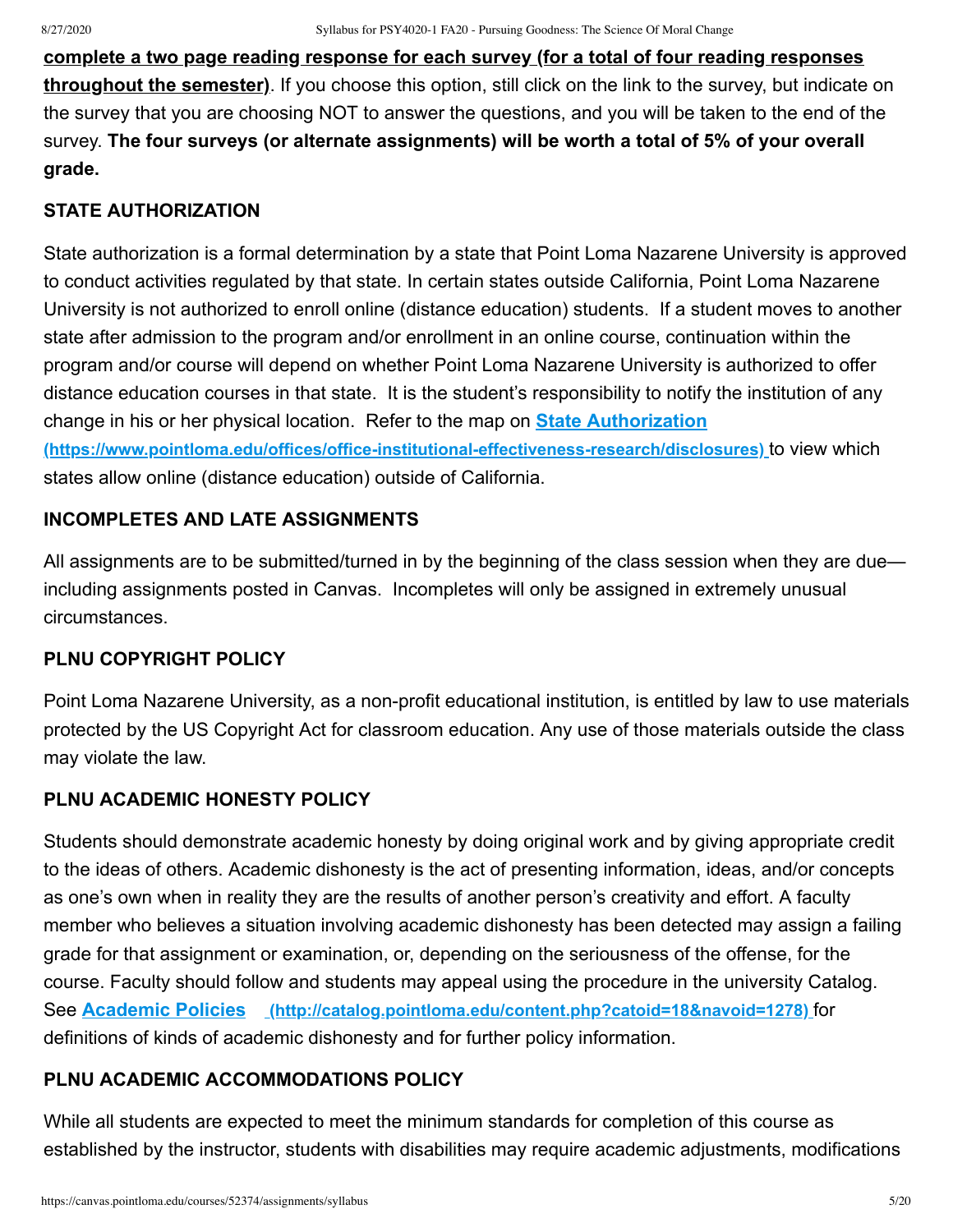#### 8/27/2020 Syllabus for PSY4020-1 FA20 - Pursuing Goodness: The Science Of Moral Change

or auxiliary aids/services. At Point Loma Nazarene University (PLNU), these students are requested to register with the Disability Resource Center (DRC), located in the Bond Academic Center. (**DRC@pointloma.edu [\(https://mail.google.com/mail/?view=cm&fs=1&tf=1&to=DRC@pointloma.edu\)](https://mail.google.com/mail/?view=cm&fs=1&tf=1&to=DRC@pointloma.edu)** or 619-849-2486). The DRC's policies and procedures for assisting such students in the development of an appropriate academic adjustment plan (AP) allows PLNU to comply with Section 504 of the Rehabilitation Act and the Americans with Disabilities Act. Section 504 (a) prohibits discrimination against students with special needs and guarantees all qualified students equal access to and benefits of PLNU programs and activities. After the student files the required documentation, the DRC, in conjunction with the student, will develop an AP to meet that student's specific learning needs. The DRC will thereafter email the student's AP to all faculty who teach courses in which the student is enrolled each semester. The AP must be implemented in all such courses.

If students do not wish to avail themselves of some or all of the elements of their AP in a particular course, it is the responsibility of those students to notify their professor in that course. PLNU highly recommends that DRC students speak with their professors during the first two weeks of each semester about the applicability of their AP in that particular course and/or if they do not desire to take advantage of some or all of the elements of their AP in that course.

# **PLNU ATTENDANCE AND PARTICIPATION POLICY**

Students taking online courses are expected to attend each week of the course. Attendance is defined as participating in an academic activity within the online classroom which includes posting in a graded activity in the course. (Note: Logging into the course does not qualify as participation and will not be counted as meeting the attendance requirement.)

Students who do not attend at least once in any 3 consecutive days will be issued an attendance warning. Students who do not attend at least once in any 7 consecutive days will be dropped from the course retroactive to the last date of recorded attendance.

# **SPIRITUAL CARE**

Please be aware PLNU strives to be a place where you grow as whole persons. To this end, we provide resources for our students to encounter God and grow in their Christian faith. If students have questions, a desire to meet with the chaplain or have prayer requests you can contact the **Office of Spiritual Development [\(https://www.pointloma.edu/offices/spiritual-development\)](https://www.pointloma.edu/offices/spiritual-development)**

# **USE OF TECHNOLOGY**

In order to be successful in the online environment, you'll need to meet the minimum technology and system requirements; please refer to the *[Technology and System Requirements](https://canvas.pointloma.edu/courses/51315/pages/technology-and-system-requirements)* information.

Problems with technology do not relieve you of the responsibility of participating, turning in your assignments, or completing your class work.

# **COURSE SCHEDULE AND ASSIGNMENTS AT-A-GLANCE**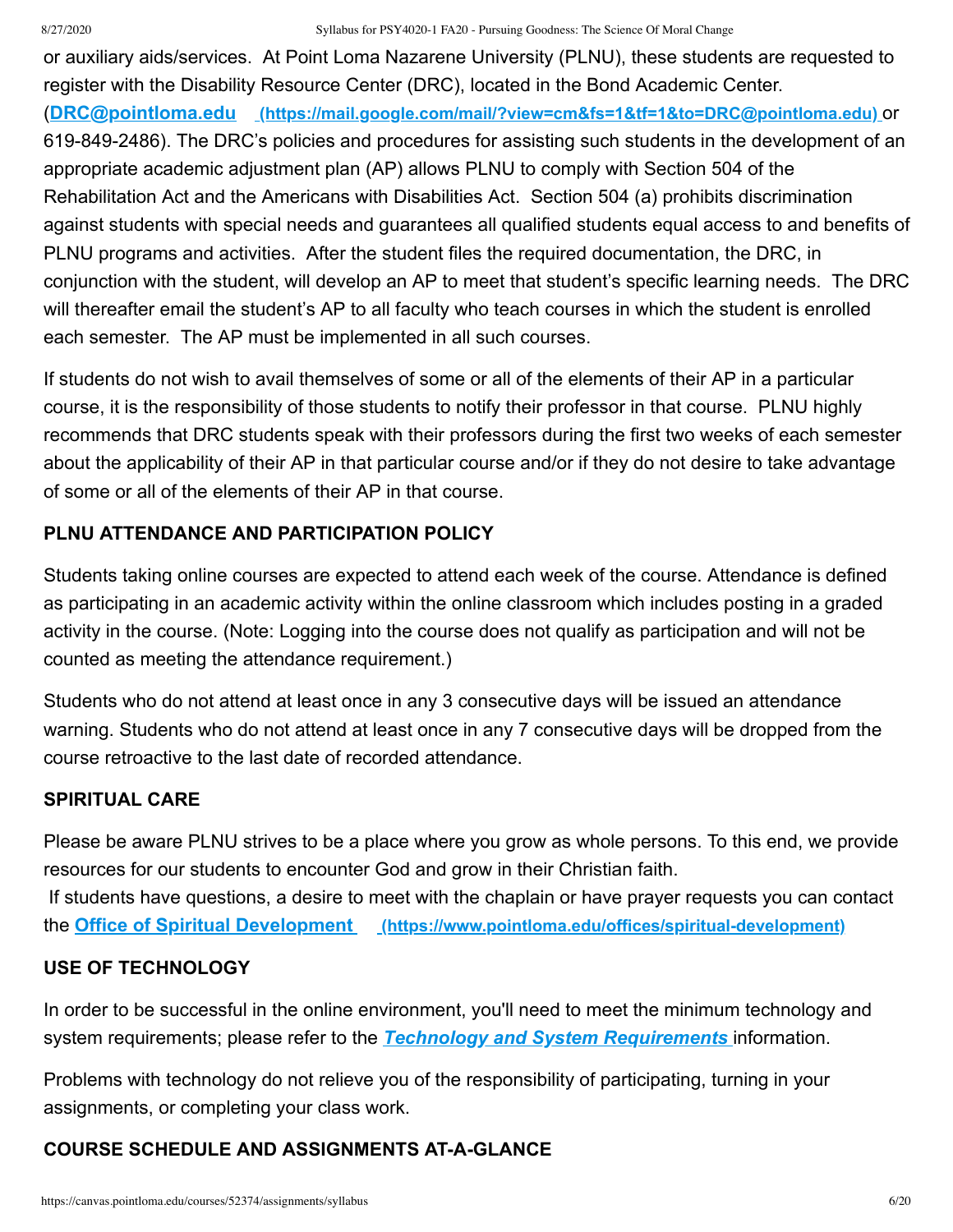The table below lists our assignments and their due dates. Click on any assignment to review it (once it is "unlocked").

# Course Summary:

| <b>Date</b>      | <b>Details</b>                                                                                                                                                                            |                 |
|------------------|-------------------------------------------------------------------------------------------------------------------------------------------------------------------------------------------|-----------------|
|                  | <b>B</b> WK1 Watch Lectures/Videos for<br><b>Class 1 - Welcome to a Course for the</b><br><b>Rest of your Life</b><br>(https://canvas.pointloma.edu/courses/52374/assignments/510549)     | due by 8am      |
| Tue Aug 18, 2020 | <b>A. PSY4020-1 FA20 - Pursuing</b><br><b>Goodness: The Science Of Moral</b><br><b>Change</b><br>(https://canvas.pointloma.edu/calendar?<br>event id=41556&include contexts=course 52374) | 10am to 11:45am |
|                  | <u> <i>WK</i> 1   Attendance and</u><br>Participation - Tuesday 10:00-11:45<br>a.m. PST - In-Class/Zoom<br>(https://canvas.pointloma.edu/courses/52374/assignments/510542)                | due by 10am     |
|                  | ≢ <u>WK1   Required Reading for</u><br><b>Thursday Class Meeting (Class 2)</b>                                                                                                            | to do: 8pm      |
| Wed Aug 19, 2020 | <b>B</b> WK1   Watch "The Truman Show"<br>and Write one-paragraph response<br>(using Fraterolli reading)<br>(https://canvas.pointloma.edu/courses/52374/assignments/510552)               | due by 11:59pm  |
|                  | (https://canvas.pointloma.edu/courses/52374/assignments/510545)                                                                                                                           | due by 11:59pm  |
| Thu Aug 20, 2020 | <b>B</b> WK1   Watch Lectures/Videos for<br><b>Class 2 - Life as Swimming Pool or</b><br>Quest?<br>(https://canvas.pointloma.edu/courses/52374/assignments/510546)                        | due by 8:58am   |
|                  | <u> <i>WK</i> 1   Attendance and</u><br>Participation - Thursday 10:00 a.m. -<br>11:45 a.m. PST - In-Class/Zoom<br>(https://canvas.pointloma.edu/courses/52374/assignments/510543)        | due by 9am      |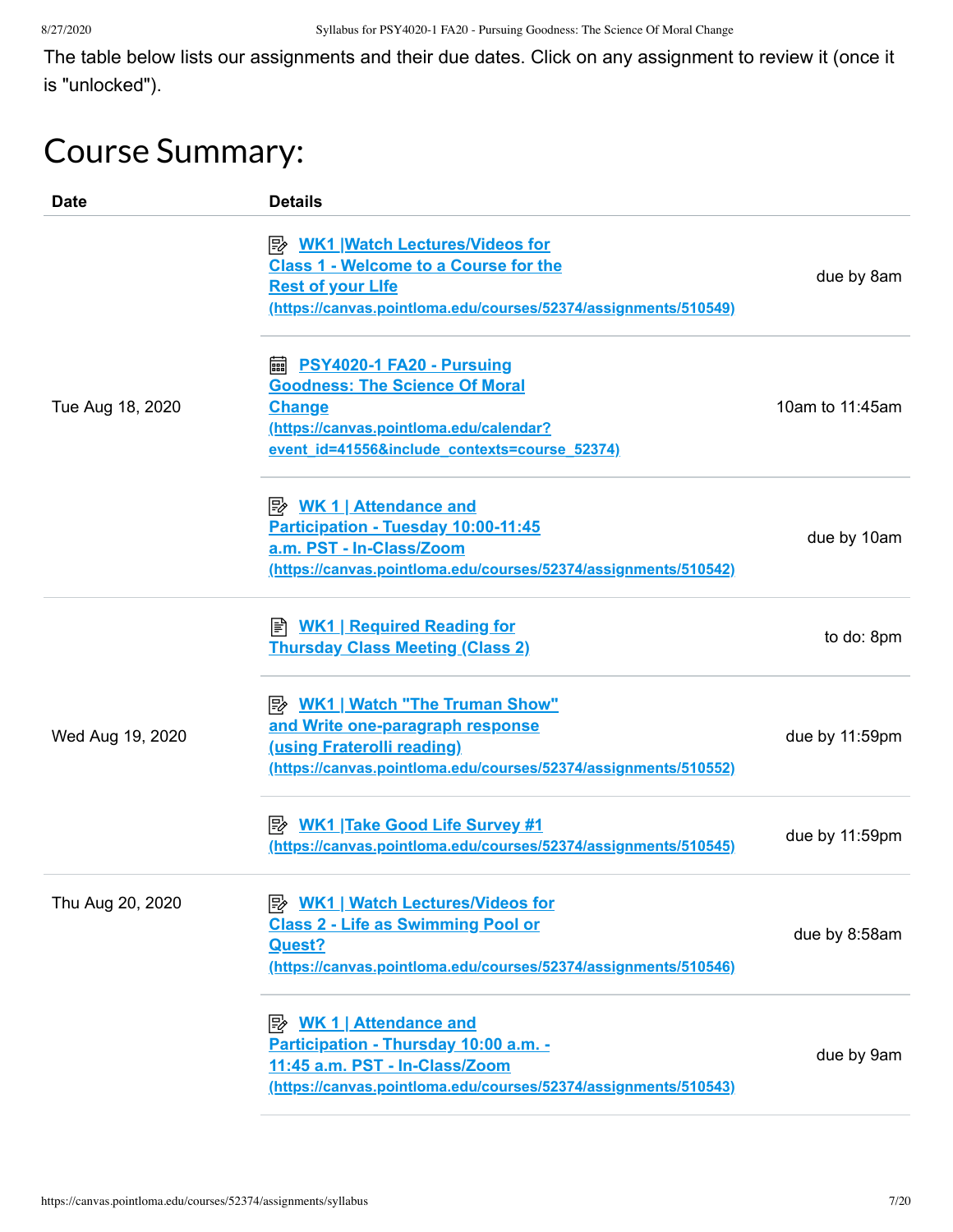| <b>Date</b>      | <b>Details</b>                                                                                                                                                                                        |                 |
|------------------|-------------------------------------------------------------------------------------------------------------------------------------------------------------------------------------------------------|-----------------|
|                  | https://edu.com/marrial/communisment.com/inter-<br><b>Goodness: The Science Of Moral</b><br><b>Change</b><br>(https://canvas.pointloma.edu/calendar?<br>event id=41557&include contexts=course 52374) | 10am to 11:45am |
| Mon Aug 24, 2020 | B WK2   Required Reading for<br><b>Tuesday Class Meeting (Class 3)</b>                                                                                                                                | to do: 8pm      |
|                  | <b>Class 3 - Searching for the "End" of</b><br><b>Existence</b><br>(https://canvas.pointloma.edu/courses/52374/assignments/510550)                                                                    | due by 9am      |
| Tue Aug 25, 2020 | ■ PSY4020-1 FA20 - Pursuing<br><b>Goodness: The Science Of Moral</b><br><b>Change</b><br>(https://canvas.pointloma.edu/calendar?<br>event id=41558&include contexts=course 52374)                     | 10am to 11:45am |
|                  | <b>Attendance and</b><br>Participation - Tuesday 10:00-11:45<br>a.m. PST - In-Class/Zoom<br>(https://canvas.pointloma.edu/courses/52374/assignments/532790)                                           | due by 10am     |
|                  | <b>WK2   Required Reading for</b><br>I≣ا<br><b>Thursday Class Meeting (Class 4)</b>                                                                                                                   | to do: 8:55am   |
| Wed Aug 26, 2020 | <b>B</b> WK 2   Read "The Semplica Girl<br><b>Diaries" and Write a Response using</b><br>Haidt Ch. 5 (Class 4)<br>(https://canvas.pointloma.edu/courses/52374/assignments/510544)                     | due by 11:59pm  |
| Thu Aug 27, 2020 | <b>B</b> WK2   Watch Lectures/Videos for<br><b>Class 4 - Five "Goods" of a Good Life</b><br>(https://canvas.pointloma.edu/courses/52374/assignments/510547)                                           | due by 8:58am   |
|                  | PSY4020-1 FA20 - Pursuing<br>匾<br><b>Goodness: The Science Of Moral</b><br><b>Change</b><br>(https://canvas.pointloma.edu/calendar?<br>event id=41559&include contexts=course 52374)                  | 10am to 11:45am |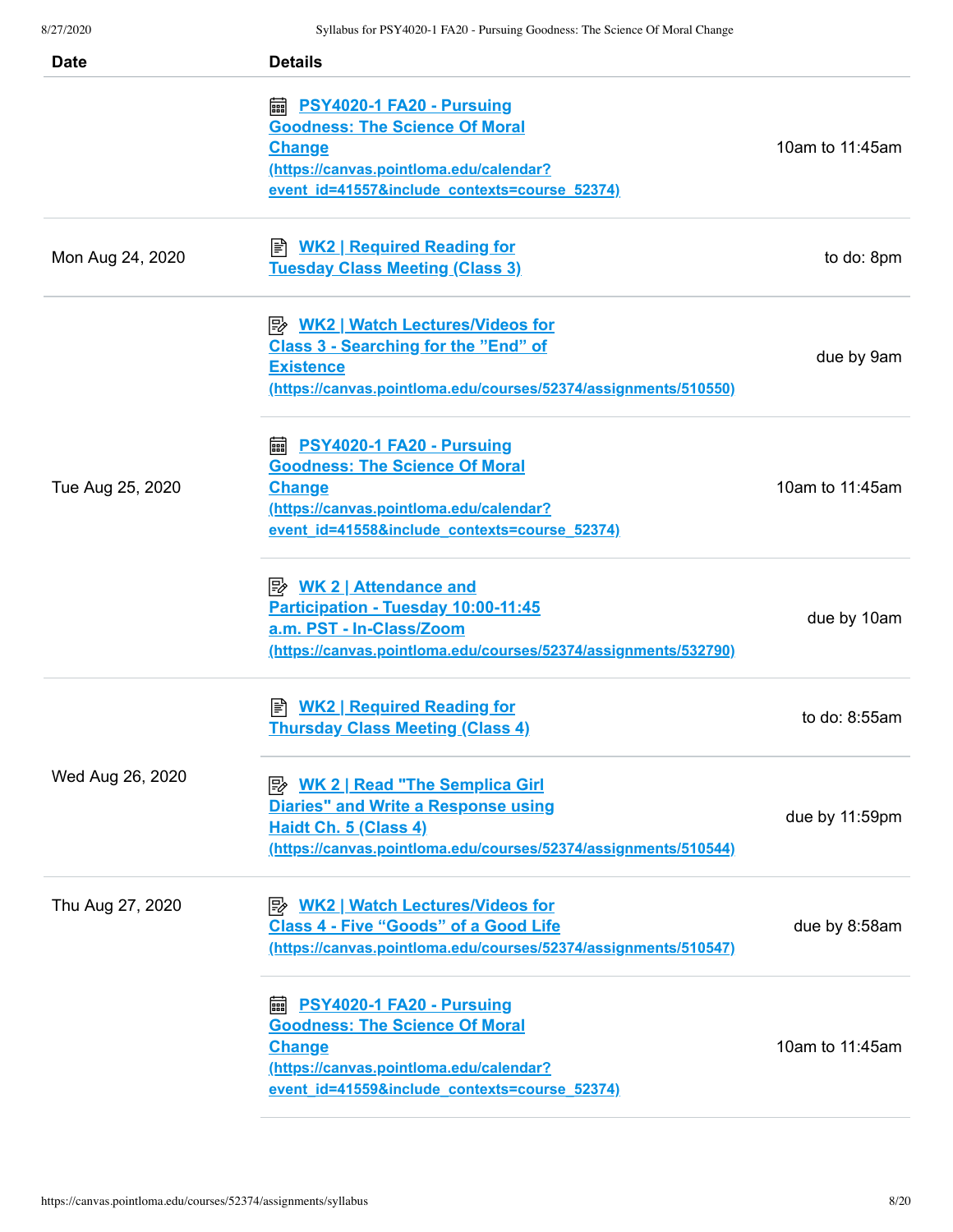| <b>Date</b>      | <b>Details</b>                                                                                                                                                                                 |                 |
|------------------|------------------------------------------------------------------------------------------------------------------------------------------------------------------------------------------------|-----------------|
|                  | <b>Attendance and</b><br>Participation - Thursday 10:00 a.m. -<br>11:45 a.m. PST - In-Class/Zoom<br>(https://canvas.pointloma.edu/courses/52374/assignments/532802)                            | due by 10am     |
| Mon Aug 31, 2020 | <u>WK3   Required Reading for</u><br><b>Tuesday Class Meeting (Class 5)</b>                                                                                                                    | to do: 8:55pm   |
|                  | <b>A. WK3   Watch Lectures/Videos for</b><br><b>Class 5 - Know thy Elephant</b><br>(Happiness)<br>(https://canvas.pointloma.edu/courses/52374/assignments/510548)                              | due by 8:59am   |
| Tue Sep 1, 2020  | <b>■ PSY4020-1 FA20 - Pursuing</b><br><b>Goodness: The Science Of Moral</b><br><b>Change</b><br>(https://canvas.pointloma.edu/calendar?<br>event id=41560&include contexts=course 52374)       | 10am to 11:45am |
|                  | <u> <i>WK</i> 3   Attendance and</u><br>Participation - Tuesday 10:00-11:45<br>a.m. PST - In-Class/Zoom<br>(https://canvas.pointloma.edu/courses/52374/assignments/532789)                     | due by 10am     |
|                  | <b>E</b> WK3   Required Reading for<br><b>Thursday Class Meeting (Class 6)</b>                                                                                                                 | to do: 8am      |
| Wed Sep 2, 2020  | <b>E</b> WK3   Watch "Ralph Breaks the<br>Internet" and respond using Haidt Ch.<br>6 (Class 6)<br>(https://canvas.pointloma.edu/courses/52374/assignments/510551)                              | due by 11:59pm  |
| Thu Sep 3, 2020  | <b>E</b> WK 3 Watch Lectures/Videos for<br><b>Class 6 - "Good" Relationships</b><br>(https://canvas.pointloma.edu/courses/52374/assignments/510561)                                            | due by 8:58am   |
|                  | <b>edge of DSY4020-1 FA20 - Pursuing</b><br><b>Goodness: The Science Of Moral</b><br><b>Change</b><br>(https://canvas.pointloma.edu/calendar?<br>event id=41561&include contexts=course 52374) | 10am to 11:45am |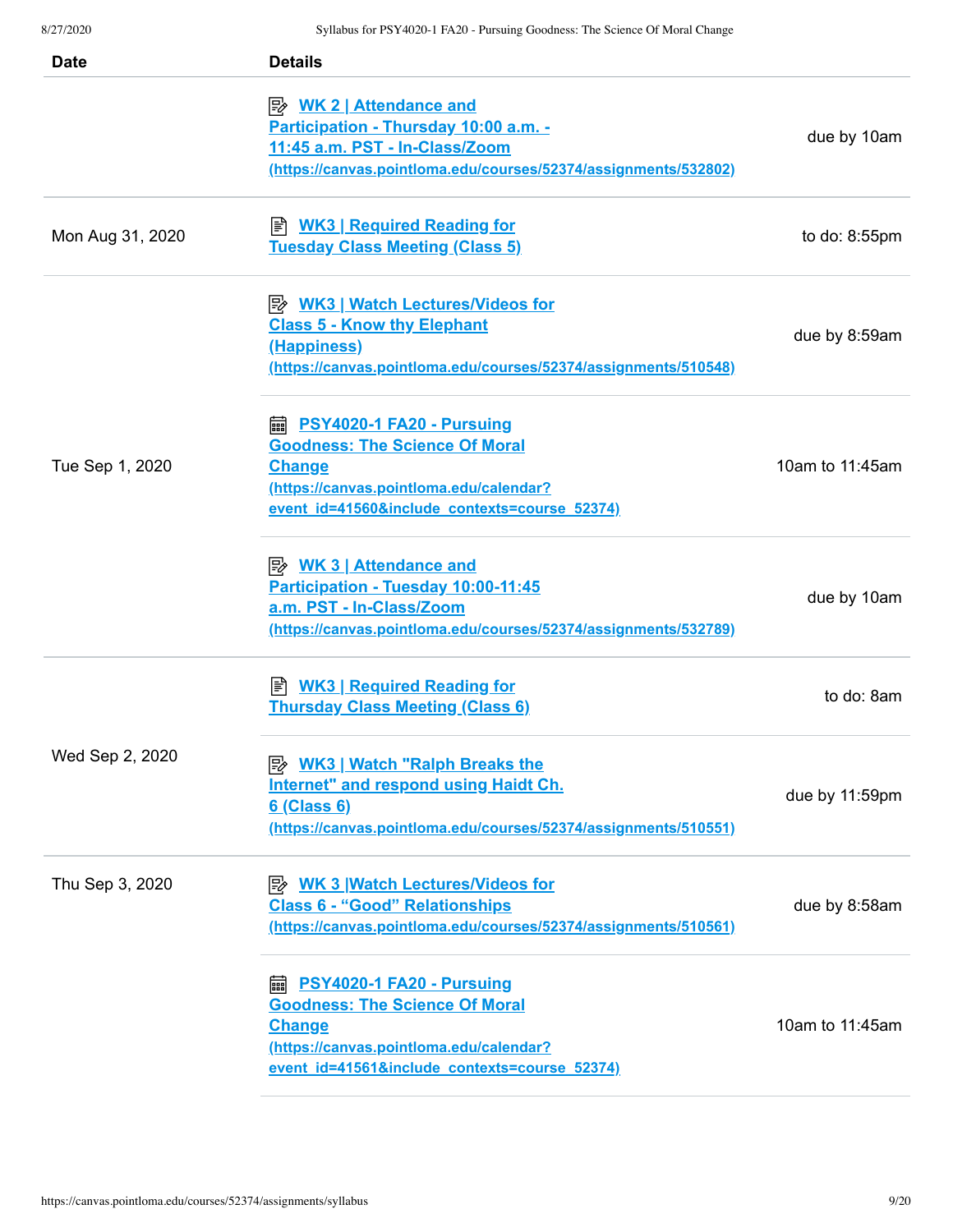| <b>Date</b>      | <b>Details</b>                                                                                                                                                                           |                  |
|------------------|------------------------------------------------------------------------------------------------------------------------------------------------------------------------------------------|------------------|
|                  | <b>B</b> WK 3   Attendance and<br>Participation - Thursday 10:00 a.m. -<br>11:45 a.m. PST - In-Class/Zoom<br>(https://canvas.pointloma.edu/courses/52374/assignments/532801)             | due by 10am      |
| Mon Sep 7, 2020  | ≢ <u>WK4   Required Reading for</u><br><b>Tuesday Class Meeting (Class 7)</b>                                                                                                            | to do: 8am       |
|                  | <b>Class 7 - Why We Can't Flourish</b><br><b>Without Arete</b><br>(https://canvas.pointloma.edu/courses/52374/assignments/510562)                                                        | due by 9am       |
| Tue Sep 8, 2020  | <b>■ PSY4020-1 FA20 - Pursuing</b><br><b>Goodness: The Science Of Moral</b><br><b>Change</b><br>(https://canvas.pointloma.edu/calendar?<br>event id=41562&include contexts=course 52374) | 10am to 11:45am  |
|                  | <u>≫ WK 4   Attendance and</u><br>Participation - Tuesday 10:00-11:45<br>a.m. PST - In-Class/Zoom<br>(https://canvas.pointloma.edu/courses/52374/assignments/532788)                     | due by 10am      |
|                  | <b>WK4   Required Reading for</b><br><b>Thursday Class Meeting (Class 8)</b>                                                                                                             | to do: $8:58$ am |
| Wed Sep 9, 2020  | (https://canvas.pointloma.edu/courses/52374/assignments/510560)                                                                                                                          | due by 11:59pm   |
|                  | <b>B</b> WK4   Watch Lectures/Videos for<br><b>Class 8 - Vital Engagement</b><br>(https://canvas.pointloma.edu/courses/52374/assignments/510563)                                         | due by 8:58am    |
| Thu Sep 10, 2020 | PSY4020-1 FA20 - Pursuing<br>酾<br><b>Goodness: The Science Of Moral</b><br><b>Change</b><br>(https://canvas.pointloma.edu/calendar?<br>event id=41563&include contexts=course 52374)     | 10am to 11:45am  |
|                  | <u> <i>WK</i> 4   Attendance and</u><br>Participation - Thursday 10:00 a.m. -<br>11:45 a.m. PST - In-Class/Zoom<br>(https://canvas.pointloma.edu/courses/52374/assignments/532800)       | due by 10am      |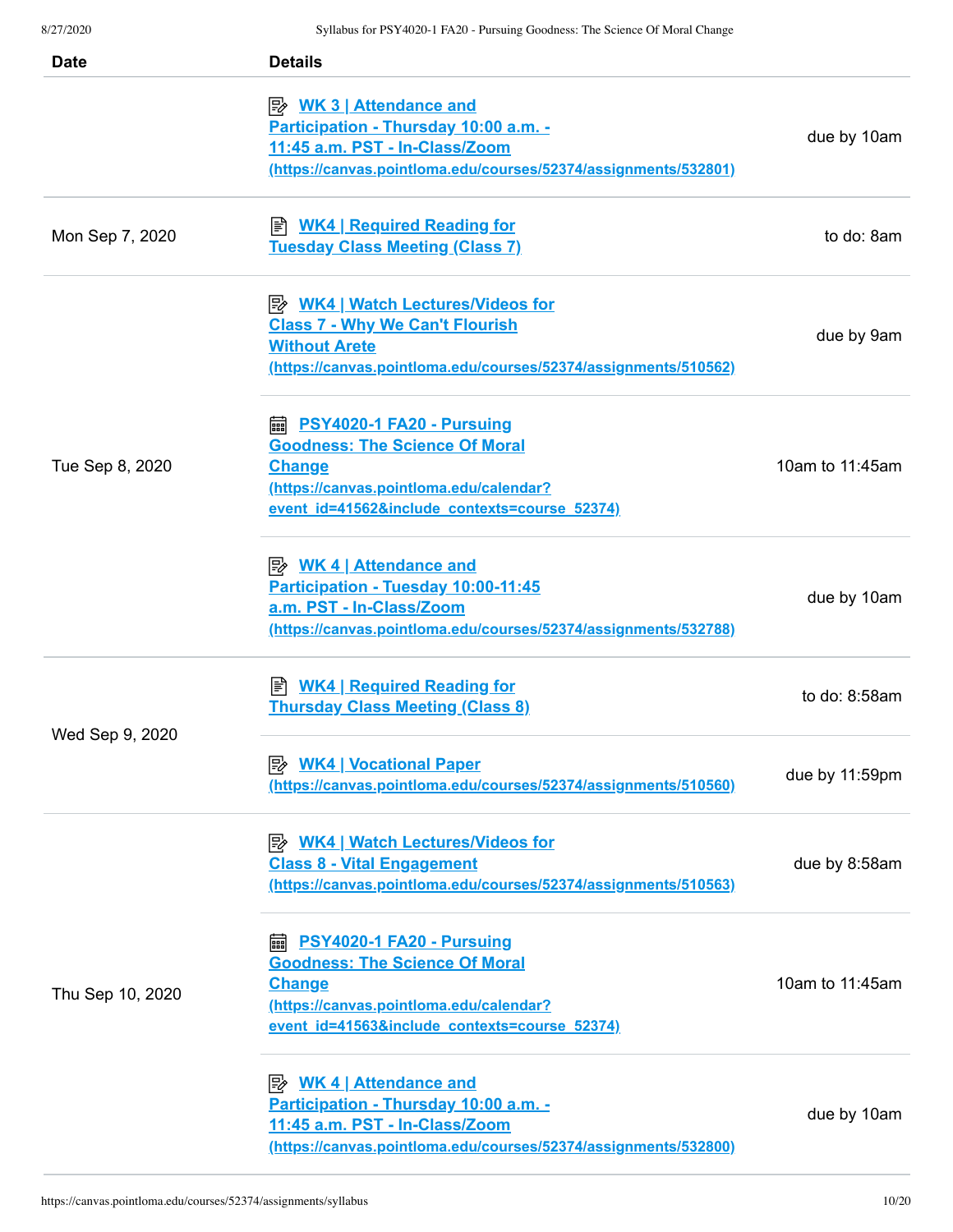| <b>Date</b>      | <b>Details</b>                                                                                                                                                                              |                 |
|------------------|---------------------------------------------------------------------------------------------------------------------------------------------------------------------------------------------|-----------------|
|                  | <b>E</b> WK5   Required Reading for<br><b>Tuesday Class Meeting (Class 9)</b>                                                                                                               | to do: 8pm      |
| Mon Sep 14, 2020 | <u>≫ WK5   Vital Engagement in a</u><br><b>Vocation Video</b><br>(https://canvas.pointloma.edu/courses/52374/assignments/510559)                                                            | due by 11:59pm  |
|                  | <b>B</b> WK5   Watch Lectures/Videos for<br><b>Class 9 - Spirituality for "Goodness</b><br>Sake" (Part 1)<br>(https://canvas.pointloma.edu/courses/52374/assignments/510564)                | due by 9am      |
| Tue Sep 15, 2020 | <b>■ PSY4020-1 FA20 - Pursuing</b><br><b>Goodness: The Science Of Moral</b><br><b>Change</b><br>(https://canvas.pointloma.edu/calendar?<br>event id=41564&include contexts=course 52374)    | 10am to 11:45am |
|                  | Participation - Tuesday 10:00-11:45<br>a.m. PST - In-Class/Zoom<br>(https://canvas.pointloma.edu/courses/52374/assignments/532787)                                                          | due by 10am     |
| Wed Sep 16, 2020 | ≢ <u>WK5   Required Reading for</u><br><b>Thursday Class Meeting (Class 10)</b>                                                                                                             | to do: 8:55am   |
|                  | <b>B</b> WK 5   Watch Lectures/Videos for<br><b>Class 10 - Spirituality for "Goodness</b><br><b>Sake" (Part 2)</b><br>(https://canvas.pointloma.edu/courses/52374/assignments/510565)       | due by 8:58am   |
|                  | (https://canvas.pointloma.edu/courses/52374/assignments/510557)                                                                                                                             | due by 9am      |
| Thu Sep 17, 2020 | <b>PSY4020-1 FA20 - Pursuing</b><br>翩<br><b>Goodness: The Science Of Moral</b><br><b>Change</b><br>(https://canvas.pointloma.edu/calendar?<br>event id=41565&include contexts=course 52374) | 10am to 11:45am |
|                  | Participation - Thursday 10:00 a.m. -<br>11:45 a.m. PST - In-Class/Zoom<br>(https://canvas.pointloma.edu/courses/52374/assignments/532799)                                                  | due by 10am     |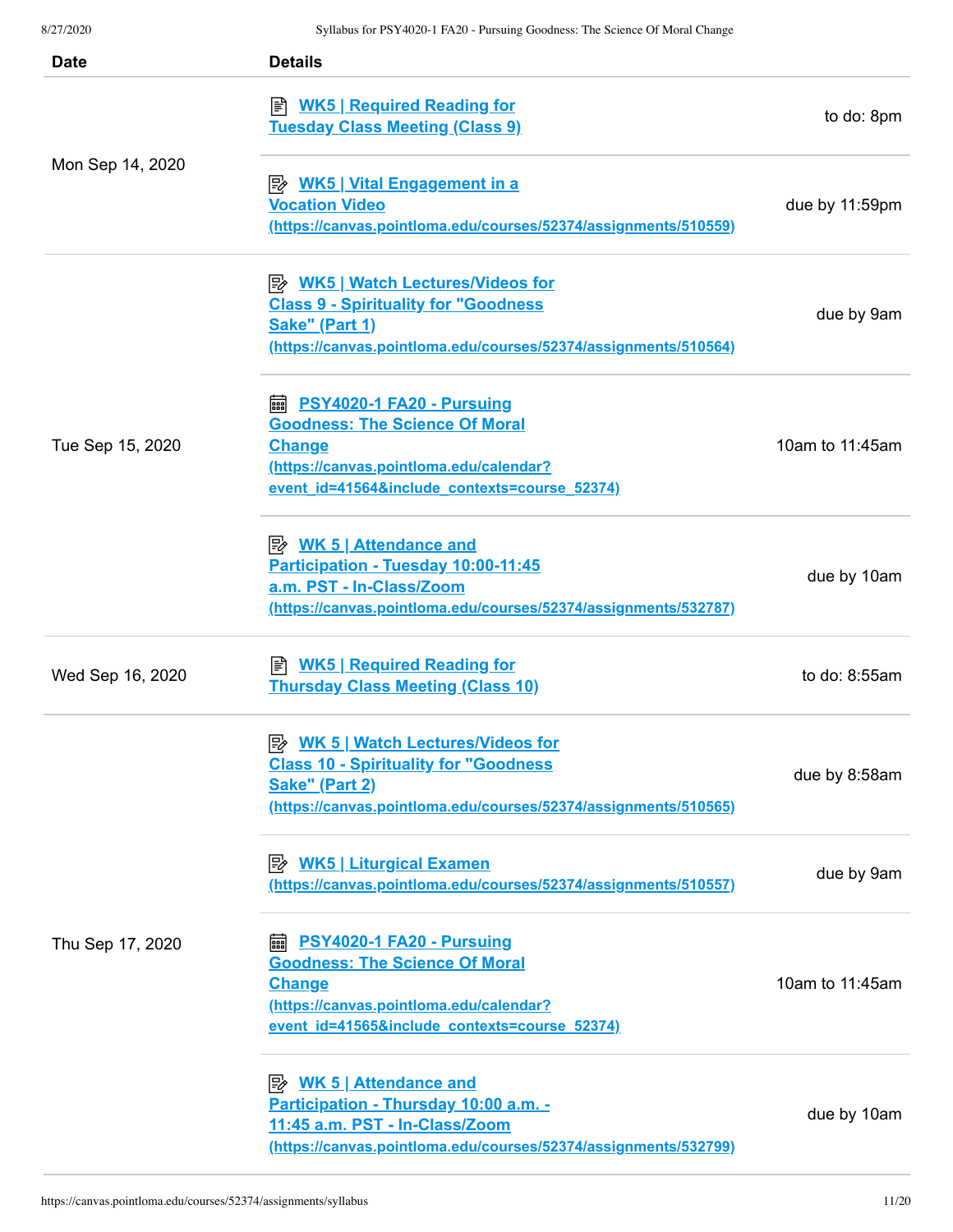| <b>Date</b>      | <b>Details</b>                                                                                                                                                                                                               |                 |
|------------------|------------------------------------------------------------------------------------------------------------------------------------------------------------------------------------------------------------------------------|-----------------|
| Sun Sep 20, 2020 | <u>WK 5   Good Life Essay #1</u><br>(https://canvas.pointloma.edu/courses/52374/assignments/510556)                                                                                                                          | due by 11:59pm  |
|                  | <b>E</b> WK6   Required Reading for<br><b>Tuesday Class Meeting (Class 11)</b>                                                                                                                                               | to do: 8pm      |
| Mon Sep 21, 2020 | <b>E</b> WK6   Take Good Life Survey #2<br>(https://canvas.pointloma.edu/courses/52374/assignments/510558)                                                                                                                   | due by 11:59pm  |
|                  | <b>A</b> WK6   Watch Lectures/Videos for<br><b>Class 11 - Changing for Good - The</b><br><b>Giving Tree</b><br>(https://canvas.pointloma.edu/courses/52374/assignments/510566)                                               | due by 9am      |
| Tue Sep 22, 2020 | <b>A</b> PSY4020-1 FA20 - Pursuing<br><b>Goodness: The Science Of Moral</b><br><b>Change</b><br>(https://canvas.pointloma.edu/calendar?<br>event id=41566&include contexts=course 52374)                                     | 10am to 11:45am |
|                  | $\Rightarrow$ WK 6   Attendance and<br>Participation - Tuesday 10:00-11:45<br>a.m. PST - In-Class/Zoom<br>(https://canvas.pointloma.edu/courses/52374/assignments/532786)                                                    | due by 10am     |
|                  | <b>WK6   Required Reading for</b><br>訚<br><b>Thursday Class Meeting (Class 12)</b>                                                                                                                                           | to do: 8:58am   |
| Wed Sep 23, 2020 | <b>B</b> WK6   Listen to: The True Hard<br><b>Work of Love (Class 12)</b><br>(https://canvas.pointloma.edu/courses/52374/assignments/510567)                                                                                 | due by 11:59pm  |
| Thu Sep 24, 2020 | <b>B</b> WK6   Watch Lectures/Videos for<br><b>Class 12 - Love as a Capacity for</b><br><b>Mature Giving - Fromm's Virtue Model</b><br>of Generative Care<br>(https://canvas.pointloma.edu/courses/52374/assignments/510573) | due by 8:58am   |
|                  | <b>■ PSY4020-1 FA20 - Pursuing</b><br><b>Goodness: The Science Of Moral</b><br><b>Change</b><br>(https://canvas.pointloma.edu/calendar?<br>event id=41567&include contexts=course 52374)                                     | 10am to 11:45am |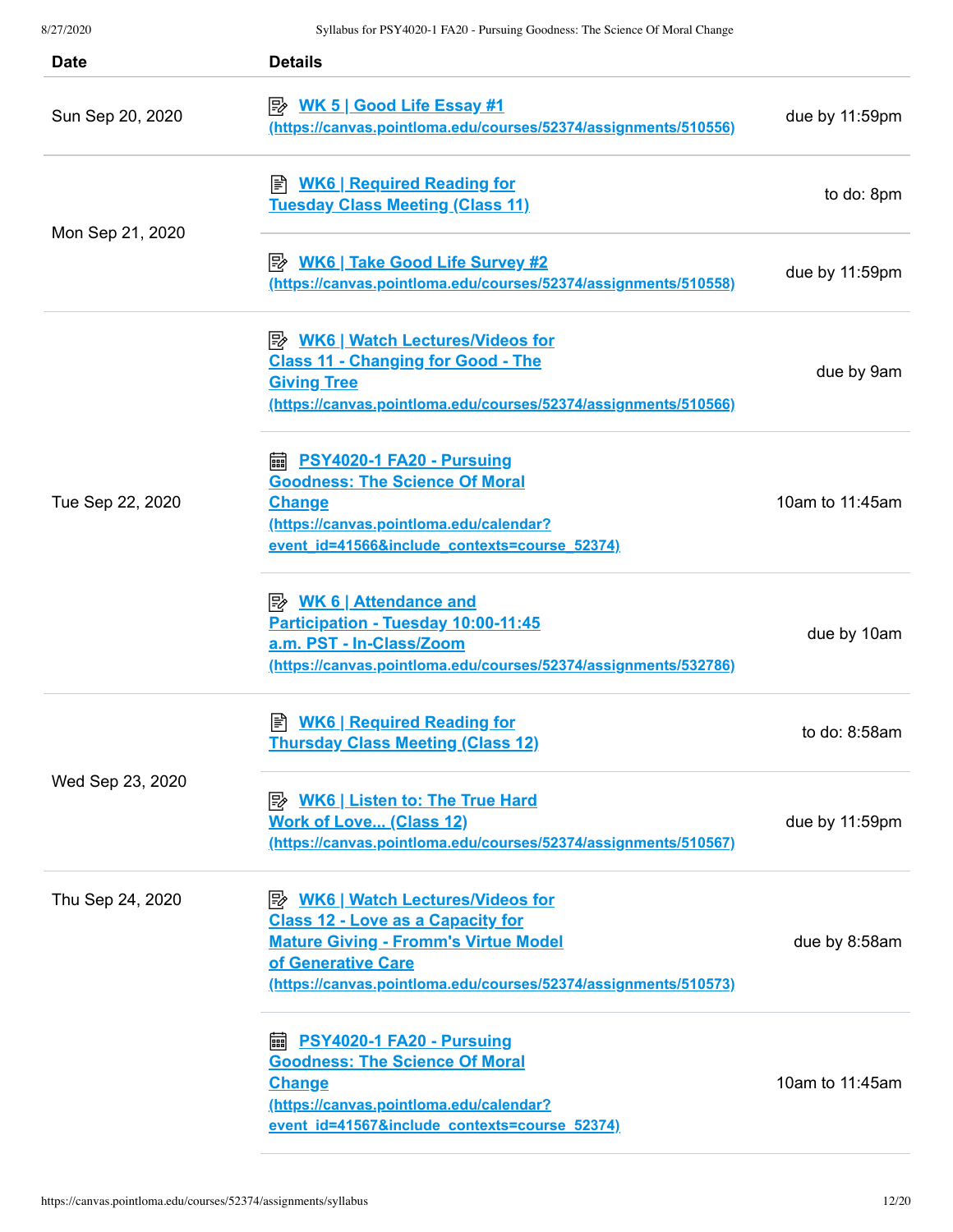| <b>Date</b>      | <b>Details</b>                                                                                                                                                                                     |                 |
|------------------|----------------------------------------------------------------------------------------------------------------------------------------------------------------------------------------------------|-----------------|
|                  | <u> <i>WK</i> 6   Attendance and</u><br>Participation - Thursday 10:00 a.m. -<br>11:45 a.m. PST - In-Class/Zoom<br>(https://canvas.pointloma.edu/courses/52374/assignments/532798)                 | due by 10am     |
| Sun Sep 27, 2020 | P <sup>2</sup> WK6   Good Life Essay #2<br>(https://canvas.pointloma.edu/courses/52374/assignments/510570)                                                                                         | due by 11:59pm  |
| Mon Sep 28, 2020 | <b>WK7   Required Reading for</b><br><b>Tuesday Class Meeting (Class 13)</b>                                                                                                                       | to do: 8pm      |
|                  | <b>B</b> WK7   Watch Lectures/Videos for<br><b>Class 13 - Virtues and the Michelangelo</b><br><b>Project</b><br>(https://canvas.pointloma.edu/courses/52374/assignments/510574)                    | due by 9am      |
| Tue Sep 29, 2020 | <b>■ PSY4020-1 FA20 - Pursuing</b><br><b>Goodness: The Science Of Moral</b><br><b>Change</b><br>(https://canvas.pointloma.edu/calendar?<br>event id=41568&include contexts=course 52374)           | 10am to 11:45am |
|                  | <u> <i>WK 7</i>   Attendance and</u><br>Participation - Tuesday 10:00-11:45<br>a.m. PST - In-Class/Zoom<br>(https://canvas.pointloma.edu/courses/52374/assignments/532785)                         | due by 10am     |
| Wed Sep 30, 2020 | <b>Thursday Class Meeting (Class 14)</b>                                                                                                                                                           | to do: 8:58am   |
| Thu Oct 1, 2020  | <b>B</b> WK7   Watch Lectures/Videos for<br><b>Class 14 - Triune Ethics Theory and the</b><br><b>Virtues of Generative Care</b><br>(https://canvas.pointloma.edu/courses/52374/assignments/510575) | due by 8:58am   |
|                  | <b>■ PSY4020-1 FA20 - Pursuing</b><br><b>Goodness: The Science Of Moral</b><br><b>Change</b><br>(https://canvas.pointloma.edu/calendar?<br>event id=41569&include contexts=course 52374)           | 10am to 11:45am |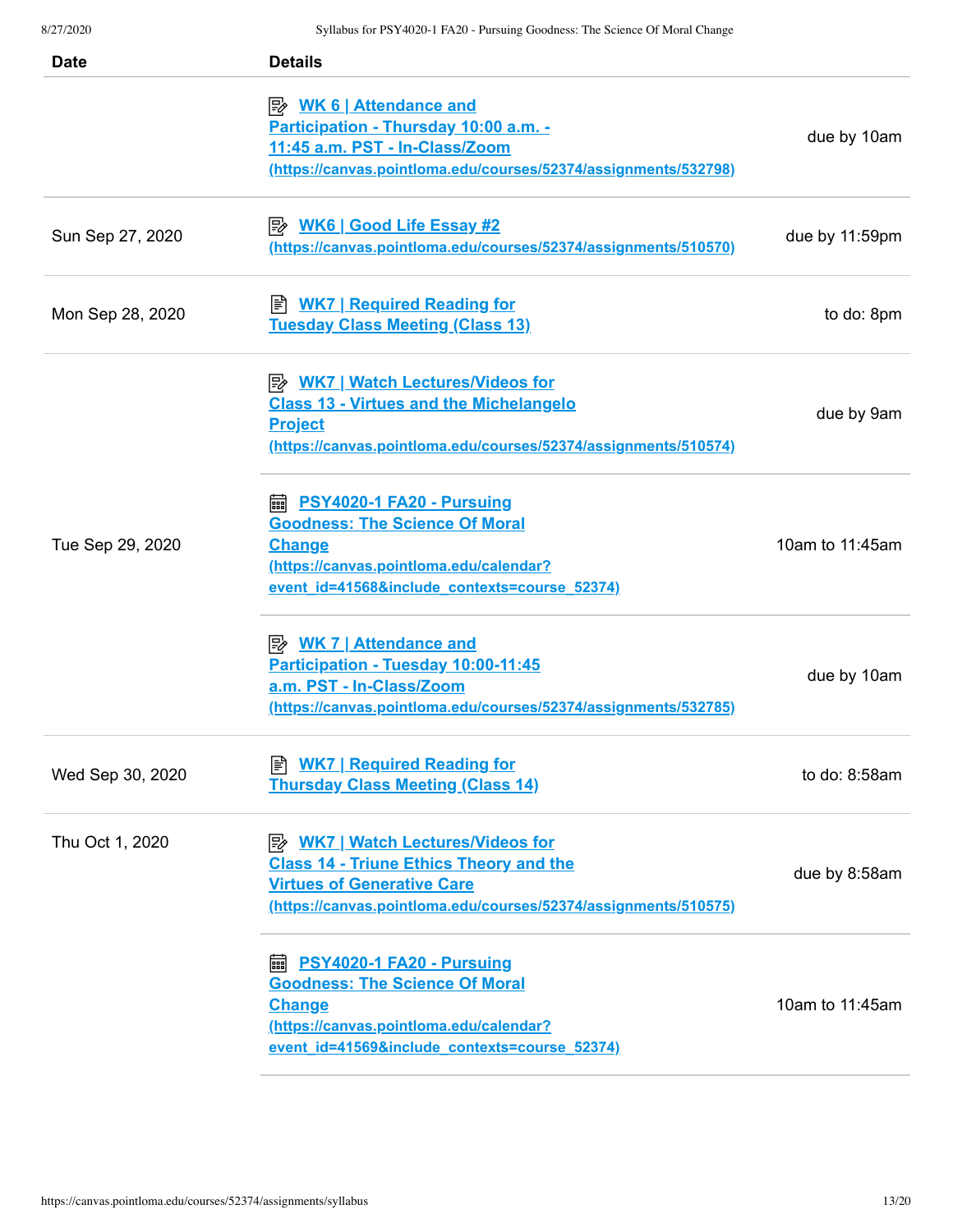| <b>Date</b>     | <b>Details</b>                                                                                                                                                                              |                 |
|-----------------|---------------------------------------------------------------------------------------------------------------------------------------------------------------------------------------------|-----------------|
|                 | <u> <i>WK 7</i>   Attendance and</u><br>Participation - Thursday 10:00 a.m. -<br>11:45 a.m. PST - In-Class/Zoom<br>(https://canvas.pointloma.edu/courses/52374/assignments/532797)          | due by 10am     |
| Mon Oct 5, 2020 | <u>WK8   Required Reading for</u><br><b>Tuesday Class Meeting (Class 15)</b>                                                                                                                | to do: 8pm      |
|                 | <b>Class 15 - Self-Compassion</b><br>(https://canvas.pointloma.edu/courses/52374/assignments/510576)                                                                                        | due by 9am      |
| Tue Oct 6, 2020 | <b>■ PSY4020-1 FA20 - Pursuing</b><br><b>Goodness: The Science Of Moral</b><br><b>Change</b><br>(https://canvas.pointloma.edu/calendar?<br>event id=41570&include contexts=course 52374)    | 10am to 11:45am |
|                 | <u> <i>WK</i> 8   Attendance and</u><br>Participation - Tuesday 10:00-11:45<br>a.m. PST - In-Class/Zoom<br>(https://canvas.pointloma.edu/courses/52374/assignments/532784)                  | due by 10am     |
|                 | <b>E</b> WK8   Self-Compassion Homework<br><u>(Class 15)</u><br>(https://canvas.pointloma.edu/courses/52374/assignments/510571)                                                             | due by 11:59pm  |
| Wed Oct 7, 2020 | <b>WK8   Required Reading for</b><br>ا≣ا<br><b>Thursday Class Meeting (Class 16)</b>                                                                                                        | to do: $8:45am$ |
|                 | <b>A. WK8 Watch Lectures/Videos on</b><br><b>Class 16 - The Shadow</b><br>(https://canvas.pointloma.edu/courses/52374/assignments/510585)                                                   | due by 8:58am   |
| Thu Oct 8, 2020 | <b>PSY4020-1 FA20 - Pursuing</b><br>匾<br><b>Goodness: The Science Of Moral</b><br><b>Change</b><br>(https://canvas.pointloma.edu/calendar?<br>event id=41571&include contexts=course 52374) | 10am to 11:45am |
|                 | <b>Attendance and</b><br>Participation - Thursday 10:00 a.m. -<br>11:45 a.m. PST - In-Class/Zoom<br>(https://canvas.pointloma.edu/courses/52374/assignments/532796)                         | due by 10am     |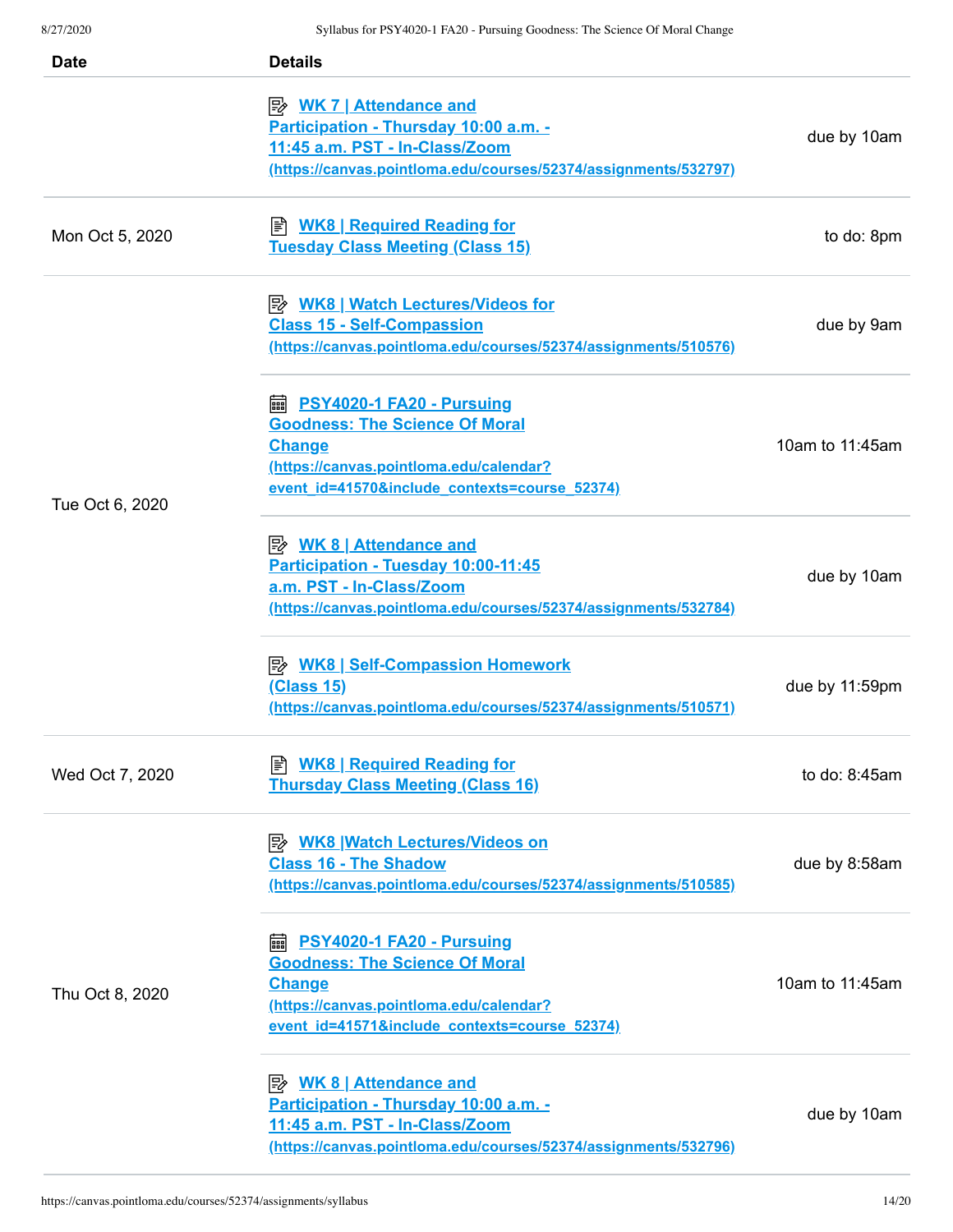| Date             | <b>Details</b>                                                                                                                                                                                                       |                  |
|------------------|----------------------------------------------------------------------------------------------------------------------------------------------------------------------------------------------------------------------|------------------|
| Mon Oct 12, 2020 | <u>WK9   Required Reading for</u><br><b>Tuesday Class Meeting (Class 17)</b>                                                                                                                                         | to do: 8pm       |
|                  | P <sup>→</sup> WK9 Watch Lectures/Videos on<br><b>Class 17 - Mindfulness</b><br>(https://canvas.pointloma.edu/courses/52374/assignments/510586)                                                                      | due by 9am       |
| Tue Oct 13, 2020 | https://edu.com/marrial/communisment.com/inter-<br><b>Goodness: The Science Of Moral</b><br><b>Change</b><br>(https://canvas.pointloma.edu/calendar?<br>event id=41572&include contexts=course 52374)                | 10am to 11:45am  |
|                  | Participation - Tuesday 10:00-11:45<br>a.m. PST - In-Class/Zoom<br>(https://canvas.pointloma.edu/courses/52374/assignments/532783)                                                                                   | due by 10am      |
|                  | ■ <b>WK9   Required Reading for</b><br><b>Thursday Class Meeting (Class 18)</b>                                                                                                                                      | to do: $8:58$ am |
| Wed Oct 14, 2020 | <b>B</b> WK9   Listen to the Sermon "The<br><b>Ruthless Elimination of Hurry" and</b><br><b>Respond Using Siegel, Nouwen, and</b><br><b>Smith</b><br>(https://canvas.pointloma.edu/courses/52374/assignments/510580) | due by 11:59pm   |
|                  | <b>Class 18 - Mindfulness, Empathy, and</b><br><b>Compassion</b><br>(https://canvas.pointloma.edu/courses/52374/assignments/510581)                                                                                  | due by 8:58am    |
| Thu Oct 15, 2020 | <b>edge <u>PSY4020-1 FA20 - Pursuing</u></b><br><b>Goodness: The Science Of Moral</b><br><b>Change</b><br>(https://canvas.pointloma.edu/calendar?<br>event id=41573&include contexts=course 52374)                   | 10am to 11:45am  |
|                  | Participation - Thursday 10:00 a.m. -<br>11:45 a.m. PST - In-Class/Zoom<br>(https://canvas.pointloma.edu/courses/52374/assignments/532795)                                                                           | due by 10am      |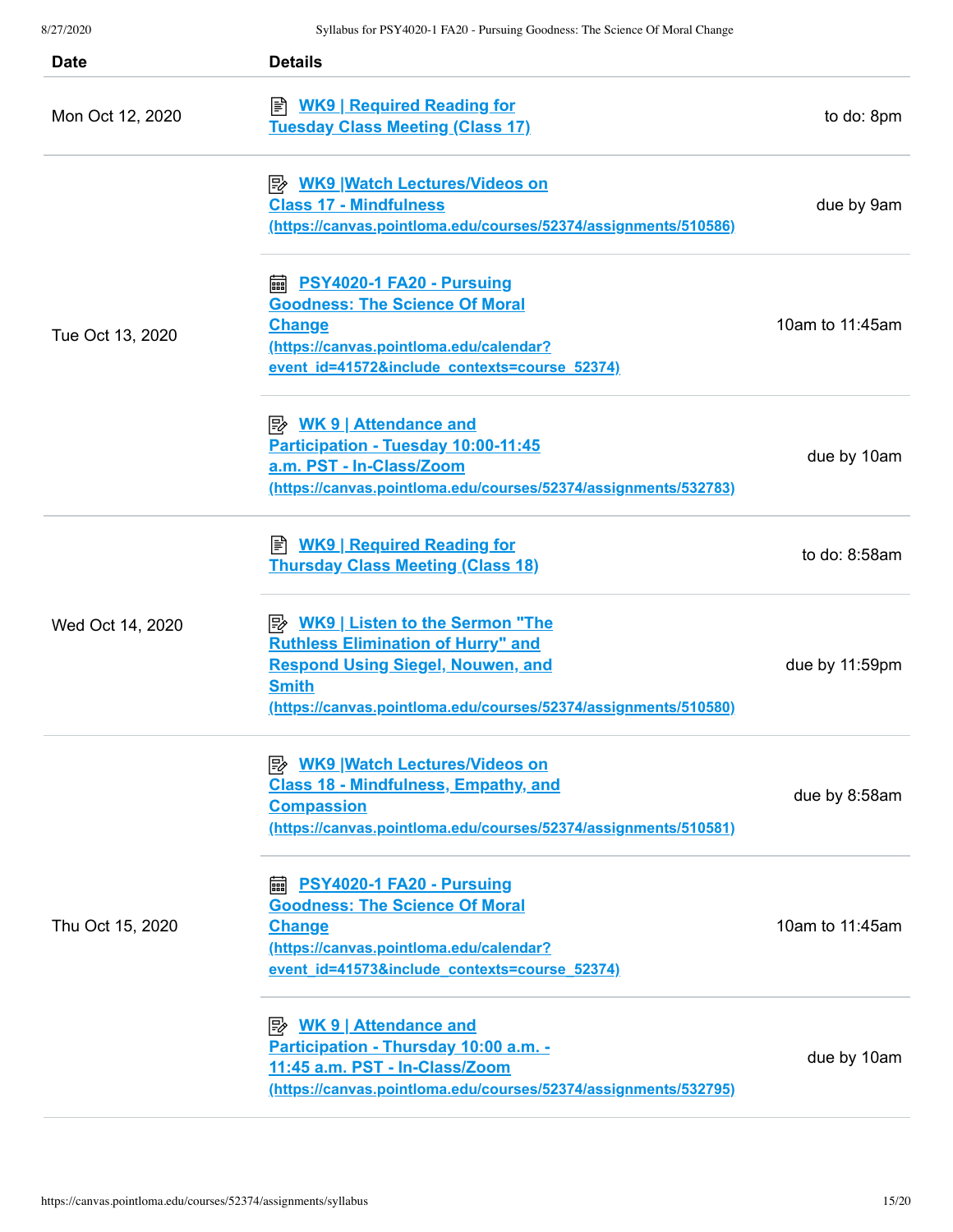| <b>Date</b>      | <b>Details</b>                                                                                                                                                                              |                 |
|------------------|---------------------------------------------------------------------------------------------------------------------------------------------------------------------------------------------|-----------------|
| Sun Oct 18, 2020 | <b>E</b> WK9 Take Good Life Survey #3<br>(https://canvas.pointloma.edu/courses/52374/assignments/510572)                                                                                    | due by 11:59pm  |
| Mon Oct 19, 2020 | B WK10   Required Reading for<br><b>Tuesday Class Meeting (Class 19)</b>                                                                                                                    | to do: 8pm      |
|                  | <b>A</b> WK10   Watch Lectures/Videos on<br><b>Class 19 - Empathy</b><br>(https://canvas.pointloma.edu/courses/52374/assignments/510582)                                                    | due by 9am      |
| Tue Oct 20, 2020 | <b>■ PSY4020-1 FA20 - Pursuing</b><br><b>Goodness: The Science Of Moral</b><br><b>Change</b><br>(https://canvas.pointloma.edu/calendar?<br>event id=41574&include contexts=course 52374)    | 10am to 11:45am |
|                  | <u> <i>WK</i> 10   Attendance and</u><br>Participation - Tuesday 10:00-11:45<br>a.m. PST - In-Class/Zoom<br>(https://canvas.pointloma.edu/courses/52374/assignments/532782)                 | due by 10am     |
| Wed Oct 21, 2020 | <b>B</b> WK10   Required Reading for<br><b>Thursday Class Meeting (Class 20)</b>                                                                                                            | to do: 8:58am   |
|                  | <b>Class 20 - Compasssion</b><br>(https://canvas.pointloma.edu/courses/52374/assignments/510583)                                                                                            | due by 8:58am   |
| Thu Oct 22, 2020 | <b>PSY4020-1 FA20 - Pursuing</b><br>繭<br><b>Goodness: The Science Of Moral</b><br><b>Change</b><br>(https://canvas.pointloma.edu/calendar?<br>event id=41575&include contexts=course 52374) | 10am to 11:45am |
|                  | <u> <i>WK</i> 10   Attendance and</u><br>Participation - Thursday 10:00 a.m. -<br>11:45 a.m. PST - In-Class/Zoom<br>(https://canvas.pointloma.edu/courses/52374/assignments/532794)         | due by 10am     |
| Mon Oct 26, 2020 | <b>WK11   Required Reading for</b><br><b>Tuesday Class Meeting (Class 21)</b>                                                                                                               | to do: 8pm      |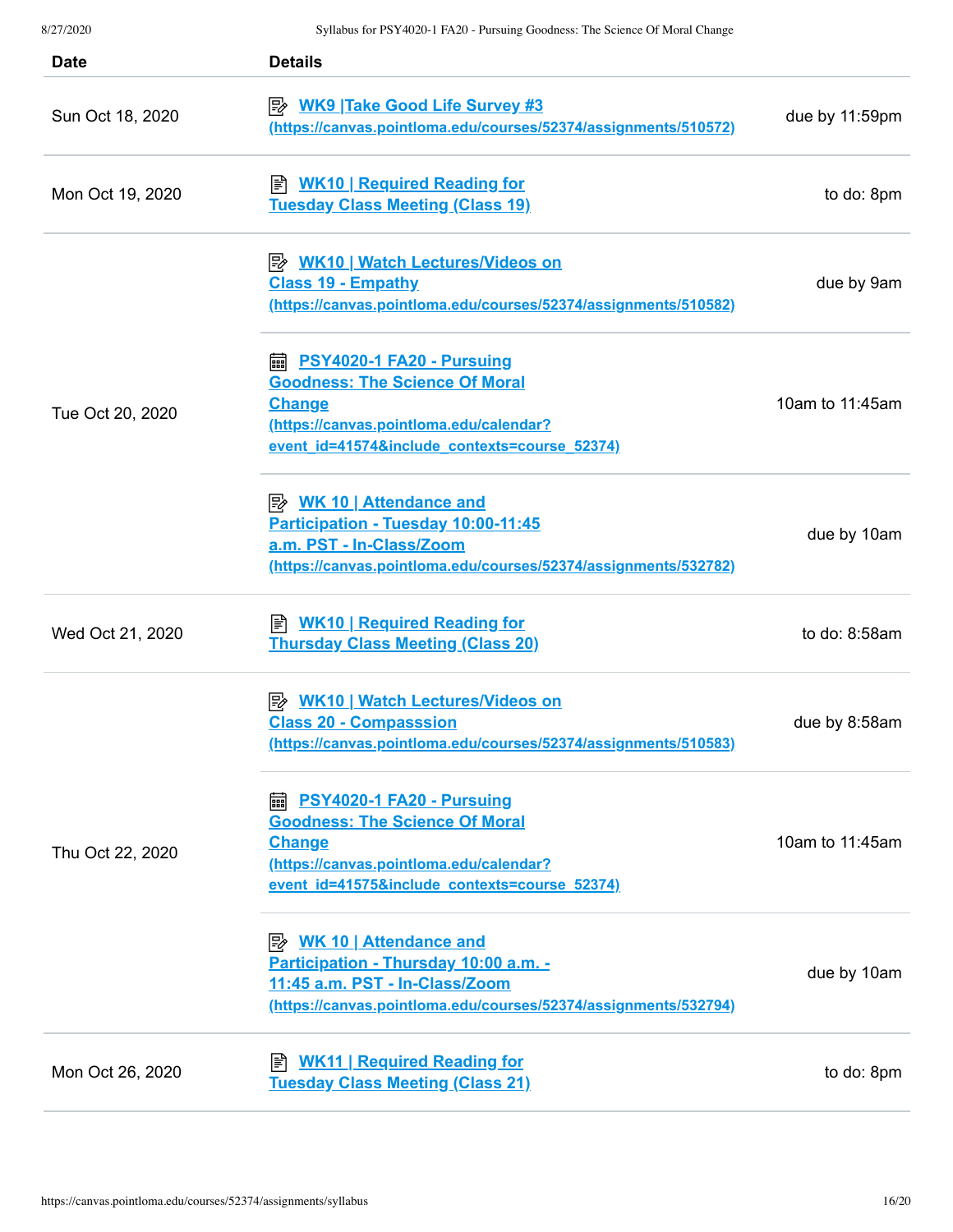| <b>Date</b>      | <b>Details</b>                                                                                                                                                                              |                  |
|------------------|---------------------------------------------------------------------------------------------------------------------------------------------------------------------------------------------|------------------|
| Tue Oct 27, 2020 | P WK11   Watch Lectures/Videos on<br><b>Class 21 - Developing Trust</b><br>(https://canvas.pointloma.edu/courses/52374/assignments/510584)                                                  | due by 9am       |
|                  | <b>PSY4020-1 FA20 - Pursuing</b><br>翩<br><b>Goodness: The Science Of Moral</b><br><b>Change</b><br>(https://canvas.pointloma.edu/calendar?<br>event id=41576&include contexts=course 52374) | 10am to 11:45am  |
|                  | <u>≫ WK 11   Attendance and</u><br>Participation - Tuesday 10:00-11:45<br>a.m. PST - In-Class/Zoom<br>(https://canvas.pointloma.edu/courses/52374/assignments/532781)                       | due by 10am      |
| Wed Oct 28, 2020 | <b>WK11   Required Reading for</b><br>闫<br><b>Thursday Class Meeting (Class 22)</b>                                                                                                         | to do: $8:58$ am |
|                  | <u> <i>WK11</i>   Watch "Moana" and Write a</u><br><b>Response (Class 22)</b><br>(https://canvas.pointloma.edu/courses/52374/assignments/510587)                                            | due by 11:59pm   |
| Thu Oct 29, 2020 | P WK11   Watch Lectures/Videos on<br><b>Class 22 - How we Learn to</b><br><b>Trust/Mistrust</b><br>(https://canvas.pointloma.edu/courses/52374/assignments/510591)                          | due by 8:58am    |
|                  | PSY4020-1 FA20 - Pursuing<br>翩<br><b>Goodness: The Science Of Moral</b><br><b>Change</b><br>(https://canvas.pointloma.edu/calendar?<br>event id=41577&include contexts=course 52374)        | 10am to 11:45am  |
|                  | <b>Attendance and</b><br>Participation - Thursday 10:00 a.m. -<br>11:45 a.m. PST - In-Class/Zoom<br>(https://canvas.pointloma.edu/courses/52374/assignments/532793)                         | due by 10am      |
| Mon Nov 2, 2020  | <b>WK12   Required Reading for</b><br>闫<br><b>Tuesday Class Meeting (Class 23)</b>                                                                                                          | to do: 8pm       |
| Tue Nov 3, 2020  | P WK12   Watch Lectures/Videos on<br><b>Class 23 - Gratitude</b><br>(https://canvas.pointloma.edu/courses/52374/assignments/510592)                                                         | due by 9am       |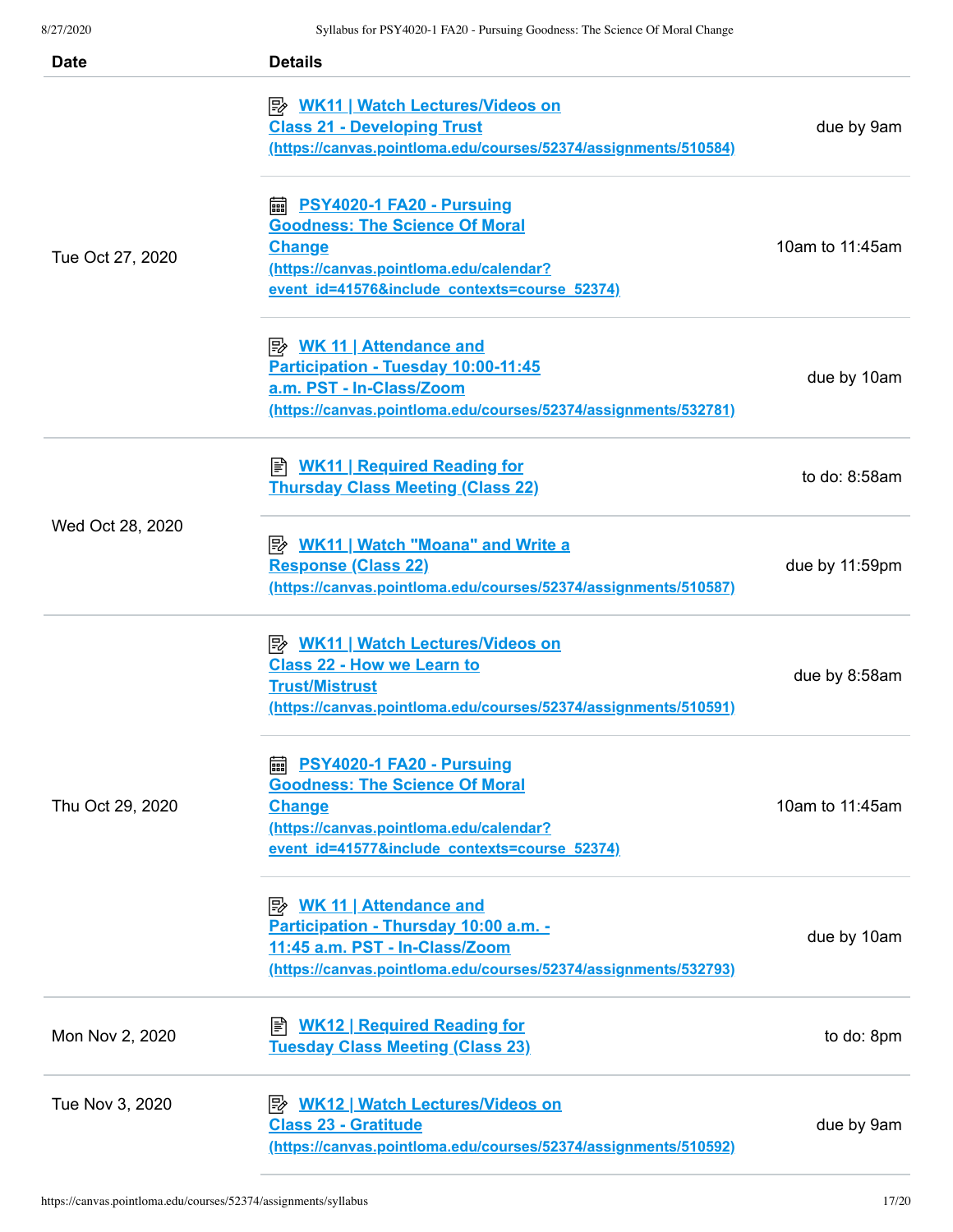| <b>Date</b>      | <b>Details</b>                                                                                                                                                                                                                                                                                                                                            |                 |
|------------------|-----------------------------------------------------------------------------------------------------------------------------------------------------------------------------------------------------------------------------------------------------------------------------------------------------------------------------------------------------------|-----------------|
|                  | https://edu.com/millips/2016/millips/millips/millips/millips/millips/millips/millips/millips/millips/millips/m<br>https://edu.com/millips/millips/millips/millips/millips/millips/millips/millips/m<br><b>Goodness: The Science Of Moral</b><br><b>Change</b><br>(https://canvas.pointloma.edu/calendar?<br>event id=41578&include contexts=course 52374) | 10am to 11:45am |
|                  | <b>WK 12   Attendance and</b><br>Participation - Tuesday 10:00-11:45<br>a.m. PST - In-Class/Zoom<br>(https://canvas.pointloma.edu/courses/52374/assignments/532780)                                                                                                                                                                                       | due by 10am     |
| Wed Nov 4, 2020  | <b>WK12   Required Reading for</b><br><b>Thursday Class Meeting (Class 24)</b>                                                                                                                                                                                                                                                                            | to do: 8pm      |
| Thu Nov 5, 2020  | P <sup>2</sup> WK12   Watch Lectures/Videos on<br><b>Class 24 - Cultivating Gratitude</b><br>(https://canvas.pointloma.edu/courses/52374/assignments/510593)                                                                                                                                                                                              | due by 8:58am   |
|                  | <b>■ PSY4020-1 FA20 - Pursuing</b><br><b>Goodness: The Science Of Moral</b><br><b>Change</b><br>(https://canvas.pointloma.edu/calendar?<br>event id=41579&include contexts=course 52374)                                                                                                                                                                  | 10am to 11:45am |
|                  | Participation - Thursday 10:00 a.m. -<br>11:45 a.m. PST - In-Class/Zoom<br>(https://canvas.pointloma.edu/courses/52374/assignments/532792)                                                                                                                                                                                                                | due by 10am     |
| Fri Nov 6, 2020  | <b>EX ETS Proficiency Assessment</b><br>(https://canvas.pointloma.edu/courses/52374/assignments/510537)                                                                                                                                                                                                                                                   | due by 11:59pm  |
| Mon Nov 9, 2020  | <b>WK13   Required Reading for</b><br>冒<br><b>Tuesday Class Meeting (Class 25)</b>                                                                                                                                                                                                                                                                        | to do: 8pm      |
| Tue Nov 10, 2020 | P <sup>2</sup> WK13   Watch Lectures/Videos on<br><b>Class 25 - Forgiveness</b><br>(https://canvas.pointloma.edu/courses/52374/assignments/510594)                                                                                                                                                                                                        | due by 8:58am   |
|                  | <b>emphis PSY4020-1 FA20 - Pursuing</b><br><b>Goodness: The Science Of Moral</b><br><b>Change</b><br>(https://canvas.pointloma.edu/calendar?<br>event id=41580&include contexts=course 52374)                                                                                                                                                             | 10am to 11:45am |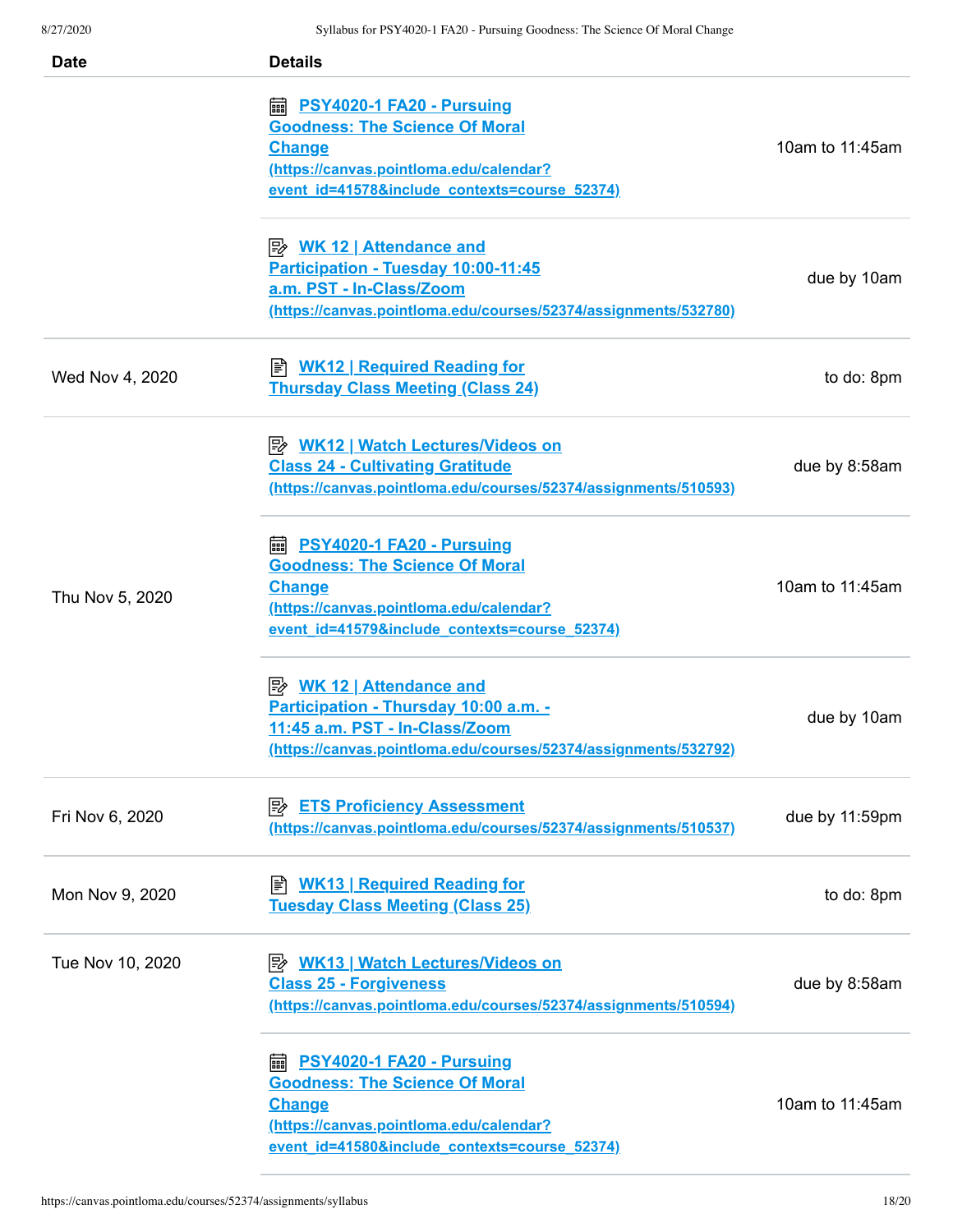| <b>Date</b>      | <b>Details</b>                                                                                                                                                                                        |                  |
|------------------|-------------------------------------------------------------------------------------------------------------------------------------------------------------------------------------------------------|------------------|
|                  | <u>WK 13   Attendance and</u><br>Participation - Tuesday 10:00-11:45<br>a.m. PST - In-Class/Zoom<br>(https://canvas.pointloma.edu/courses/52374/assignments/532779)                                   | due by 10am      |
| Wed Nov 11, 2020 | <u>WK13   Required Reading for</u><br><b>Thursday Class Meeting (Class 26)</b>                                                                                                                        | to do: $8:58$ am |
| Thu Nov 12, 2020 | <b>WK 13   Attendance and</b><br>Participation - Thursday 10:00 a.m. -<br>11:45 a.m. PST - In-Class/Zoom<br>(https://canvas.pointloma.edu/courses/52374/assignments/532791)                           | due by 9am       |
|                  | <b>B</b> WK13   Watch Lectures/Videos on<br><b>Class 26 - The Three Neural Faces of</b><br>Love<br>(https://canvas.pointloma.edu/courses/52374/assignments/510595)                                    | due by 9am       |
|                  | https://edu.com/marrial/communisment.com/inter-<br><b>Goodness: The Science Of Moral</b><br><b>Change</b><br>(https://canvas.pointloma.edu/calendar?<br>event_id=41581&include_contexts=course_52374) | 10am to 11:45am  |
| Mon Nov 16, 2020 | <b>WK14 Required Reading for</b><br>訚<br><b>Tuesday Class Meeting (Class 27)</b>                                                                                                                      | to do: 8pm       |
|                  | <b>E</b> Take Good Life Survey #4<br>(https://canvas.pointloma.edu/courses/52374/assignments/510539)                                                                                                  | due by 11:59pm   |
| Tue Nov 17, 2020 | <b>B</b> WK14   Watch Lectures/Videos on<br><b>Class 27 - Course Conclusion</b><br>(https://canvas.pointloma.edu/courses/52374/assignments/512770)                                                    | due by 9am       |
|                  | PSY4020-1 FA20 - Pursuing<br>匾<br><b>Goodness: The Science Of Moral</b><br><b>Change</b><br>(https://canvas.pointloma.edu/calendar?<br>event id=41582&include contexts=course 52374)                  | 10am to 11:45am  |
|                  | Participation - Tuesday 10:00-11:45<br>a.m. PST - In-Class/Zoom<br>(https://canvas.pointloma.edu/courses/52374/assignments/532778)                                                                    | due by 10am      |